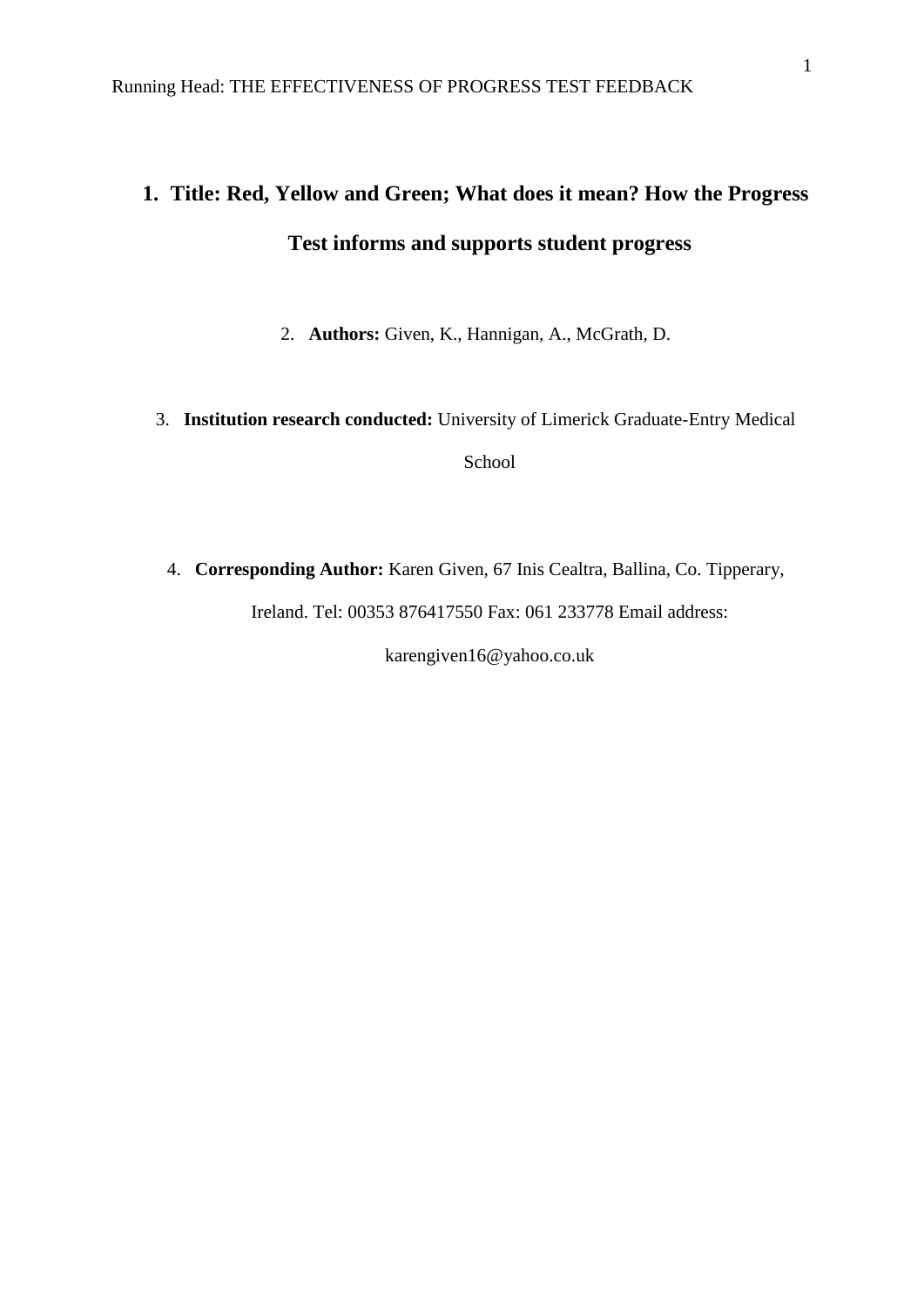# **Abstract**

**Objectives:** Most medical schools using progress tests (PTs) provide feedback by identifying poorly-performing students utilizing a traffic-light system of green (satisfactory), yellow (borderline) and red (unsatisfactory) categories. There is little research assessing students' perceptions or usage of this feedback. This study proposed to determine the effectiveness of formative PTs at informing and supporting student progress.

**Methods:** A mixed methods study was performed, involving a retrospective analysis of a results database to establish the predictive validity of PT categories and semi-structured interviews to explore students' perceptions of PT feedback.

**Results:** Quantitative analysis revealed that students who always scored green performed better in their summative exams and graduated with a higher final degree than those who received a yellow or red category at least once. Qualitative analysis revealed that most students scoring well perceived the PT as having informed their progress with all students scoring poorly perceiving that it didn't inform their progress. Most students agreed that the current feedback is insufficient and doesn't guide their on-going learning.

**Conclusion:** While this study demonstrated that the PT is a useful predictive tool for informing student progress, in its current format it's not fulfilling a truly formative role and thus supporting student progress sufficiently.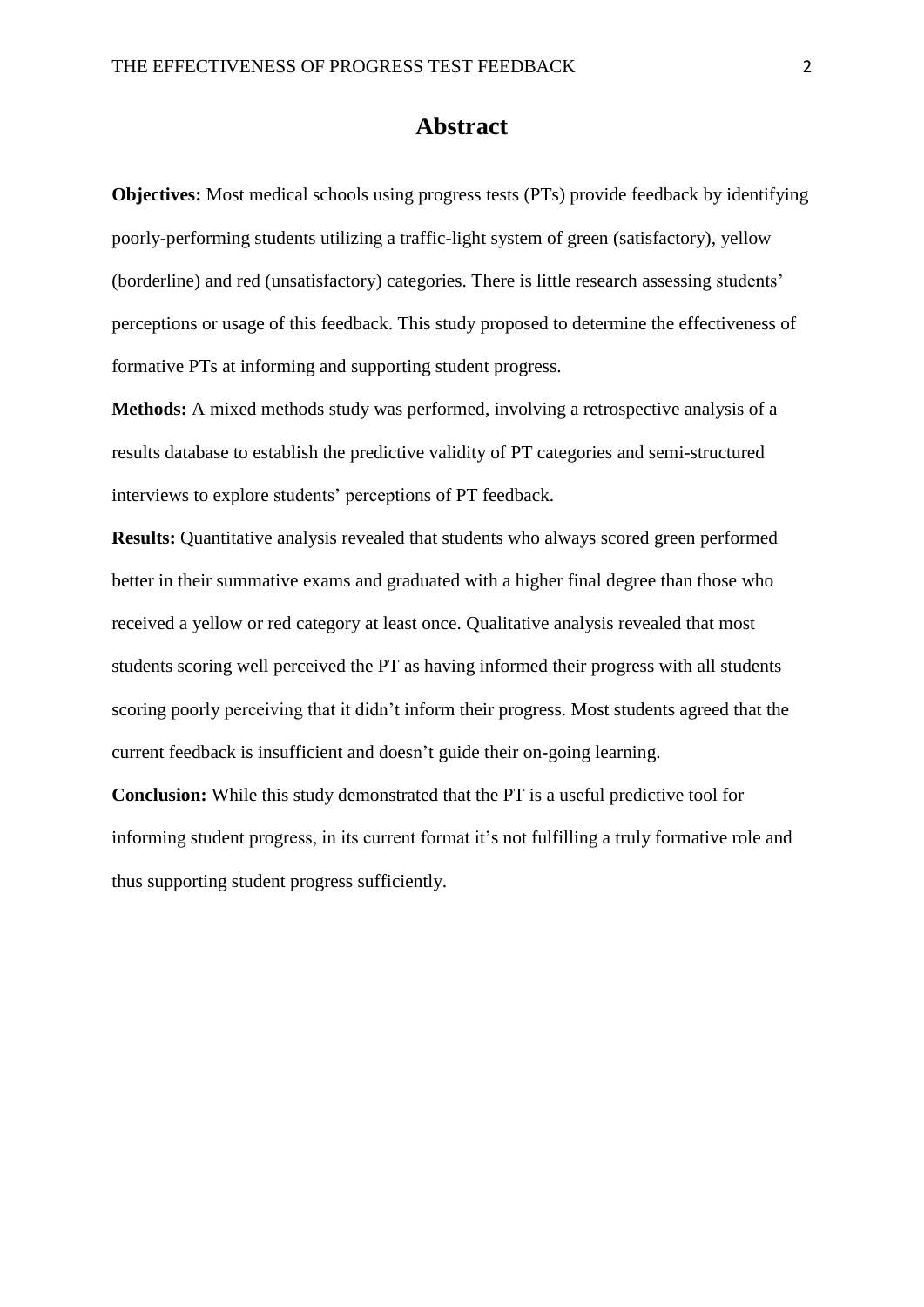# **Introduction**

## **Progress Tests**

Progress tests (PTs) are longitudinal, repeated assessments measuring knowledge acquisition over time, set at the level of a newly-qualified doctor, but completed by all students throughout their training [\(Wrigley et al., 2012\)](#page-21-0). Although progress-testing is widely used internationally, its content and implementation in different medical schools varies [\(Wrigley et](#page-21-0)  [al., 2012,](#page-21-0) [Freeman et al., 2010\)](#page-20-0). Furthermore while most schools identify poorly-performing students, by utilizing satisfactory, borderline and unsatisfactory categories, the amount of additional feedback is also variable across institutions [\(Blake et al., 1996,](#page-19-0) [Wade et al., 2012\)](#page-21-1).

# **Formative role of progress-testing**

PTs are used either for formative or summative assessment (where they may also provide a formative role) [\(Wrigley et al., 2012\)](#page-21-0). Koh summarised the benefits of formative assessment on student learning as: (1) 'development of deep thinking', (2) 'maintenance of motivation and self-esteem' and (3) 'encouragement of self-regulated learning' [\(Koh, 2008 p224-225\)](#page-20-1). While formative progress-testing aims to reap these benefits, its success in the latter two areas has not yet been fully investigated.

In 1996, van der Vleuten proposed that the utility of an assessment depends on its validity, reliability, educational impact, acceptability and costs [\(van der Vleuten, 1996\)](#page-21-2). These aspects are weighted differently depending on the purpose of the assessment. Where the purpose is formative, as is often the case with progress-testing, educational impact and acceptability should be considered high priority.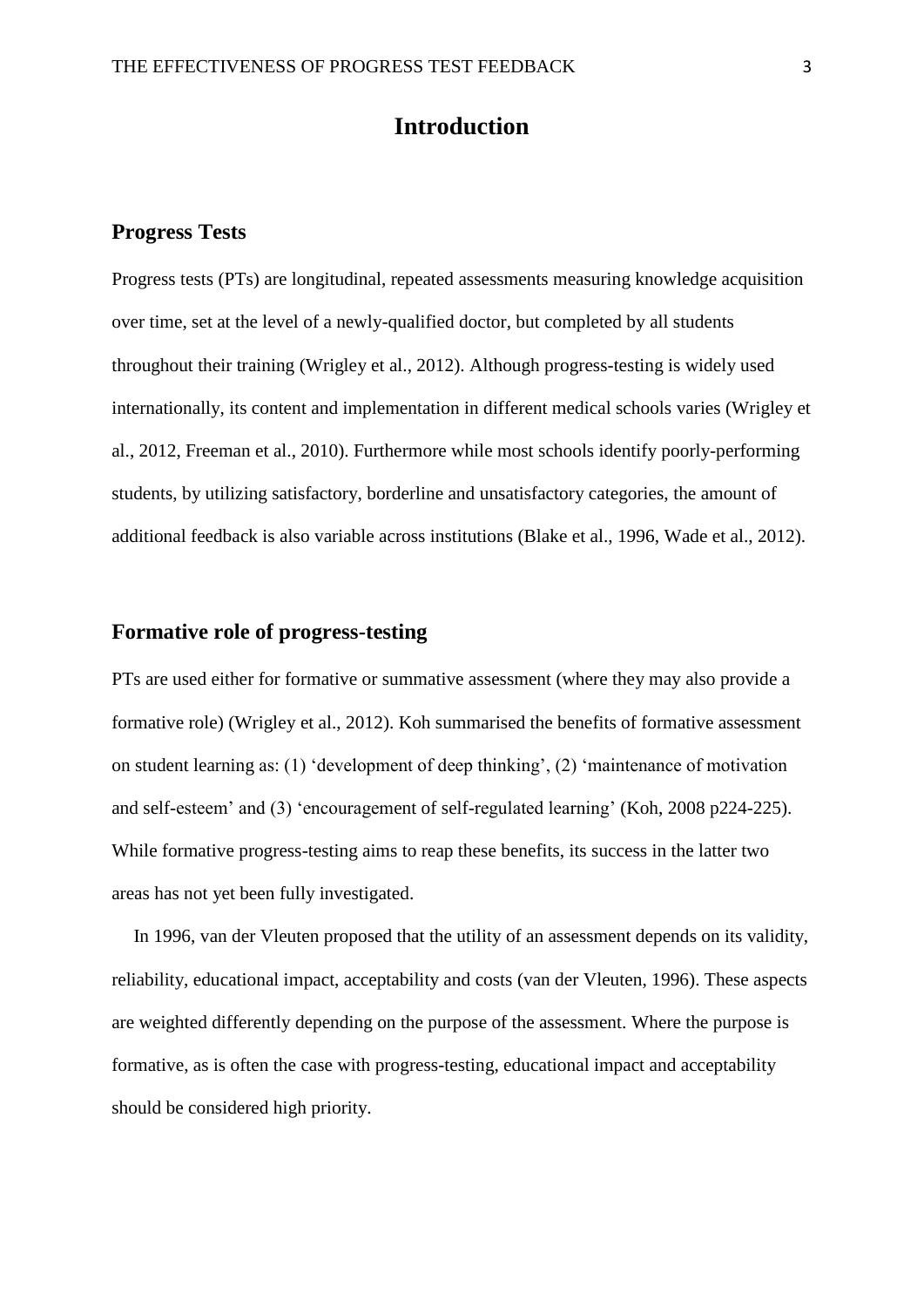Studies have indicated that students may not take purely formative PTs seriously [\(Wrigley](#page-21-0)  [et al., 2012,](#page-21-0) [Nouns and Georg, 2010\)](#page-20-2). A survey of 1500 students found that students were motivated to take formative PTs seriously when they understood the concept of formative testing and used their results to assist future learning [\(Nouns and Georg, 2010\)](#page-20-2). However, how students used their results to assist learning was not investigated as part of this study.

# **Feedback from progress-testing**

Feedback is a key feature of formative assessment [\(Rolfe and McPherson, 1995,](#page-20-3) [Rushton,](#page-20-4)  [2005,](#page-20-4) [Ende, 1983\)](#page-19-1). The effectiveness of feedback depends on the content and method by which it's given, as well as the mind-set of the recipient [\(Archer, 2010\)](#page-19-2). Negative feedback can provoke an adverse emotional response which can affect how the feedback is accepted and subsequently used, and may result in missed learning opportunities [\(Sargeant et al., 2008,](#page-20-5) [Baron, 1988\)](#page-19-3).

A recent quantitative study compared student perceptions of the PT in two UK universities, where feedback is provided in different ways [\(Wade et al., 2012\)](#page-21-1). School-A delivered feedback by giving students their total score and a norm-referenced band. School-B students received an electronic log with their score (total and by subject area) and a normreferenced band as well as key learning points for each question, and individual feedback from an academic tutor biannually. Despite School-B's seemingly comprehensive feedback, students still perceived it as insufficient, although less so than at School A [\(Wade et al.,](#page-21-1)  [2012\)](#page-21-1). A qualitative component which was not undertaken may have helped understand why the students regarded the feedback as insufficient and explored how they used this feedback.

In Maastricht, students undertake the PT every three-months and may review the questions and answers afterwards. Their scores are aggregated to different sub-scores by organ systems or disciplines. Interestingly most students have a low level of interest in checking answers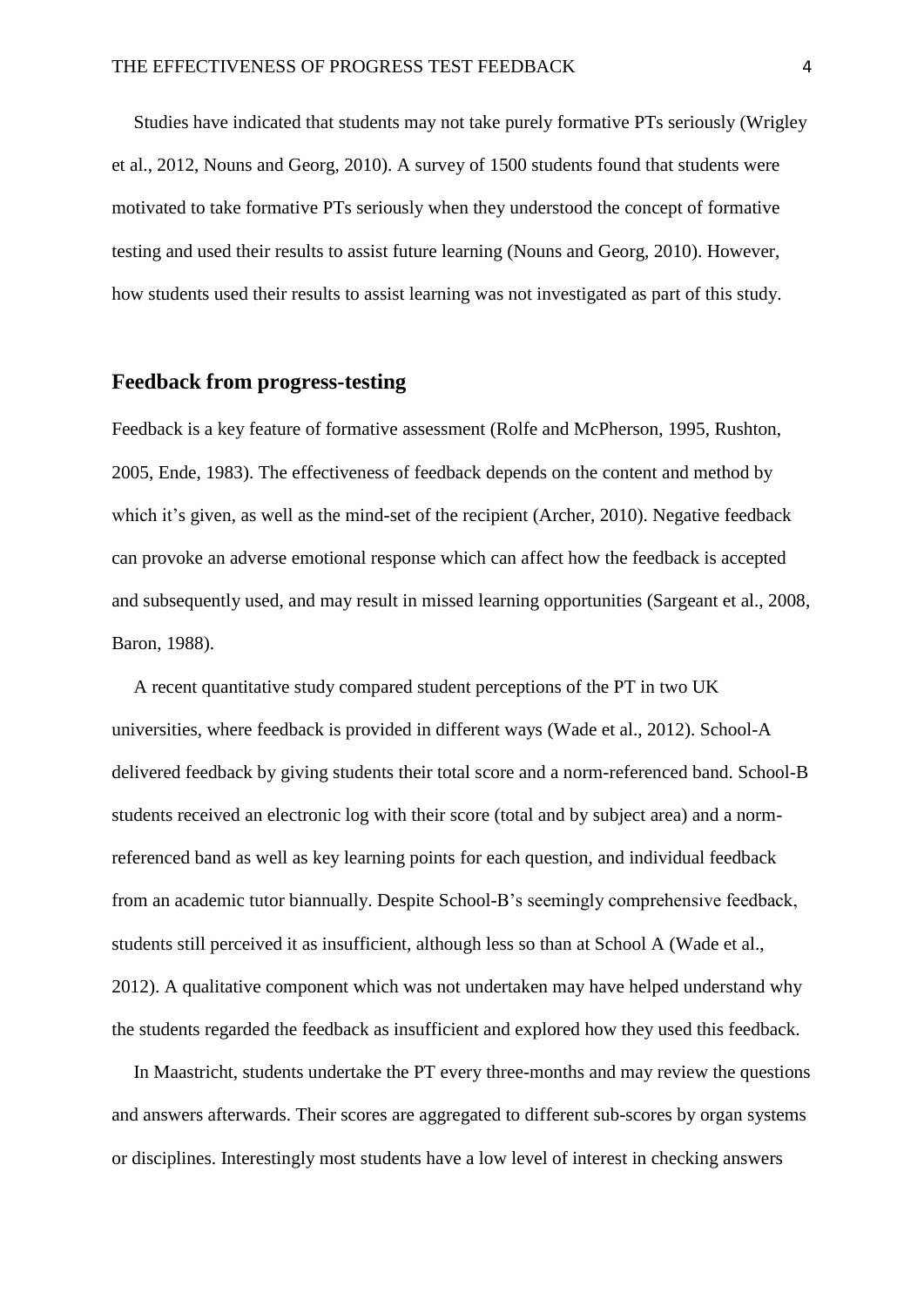and reviewing their sub-scores [\(van der Vleuten and Verwijnen, 1996\)](#page-21-3). If students tend not to look at the detailed feedback received, the question arises as to whether it's worth investing resources to provide this type of feedback? Alternatively, should we be encouraging more active engagement with feedback?

### **Predictive validity of progress-testing**

Where a test is used summatively, it naturally predicts progression. When used only formatively, it's beneficial to know if it predicts performance in subsequent summative exams, hence informing student progress. Staff can then implement remediation and students can direct their study accordingly.

Although it's assumed that collated longitudinal PT data is a better predictor of future performance than one-off measurements [\(Schuwirth and van der Vleuten, 2012\)](#page-20-6), institutions vary in their use of individual test or aggregated results. For those using aggregated results, many different statistical methods of collating results exist [\(Blake et al., 1996,](#page-19-0) [Schuwirth and](#page-20-6)  [van der Vleuten, 2012,](#page-20-6) [McHarg et al., 2005,](#page-20-7) [van der Vleuten and Verwijnen, 1996,](#page-21-3) [Ricketts](#page-20-8)  [and Moyeed, 2011\)](#page-20-8). The predictive validity of PTs therefore is likely to vary depending on the collation method used and on what it is trying to predict. While some research has already been undertaken on the reliability and predictive validity of individual or aggregated raw scores, there have been no studies investigating the predictive validity of the satisfactory, borderline and unsatisfactory categories commonly given to students with each individual test result.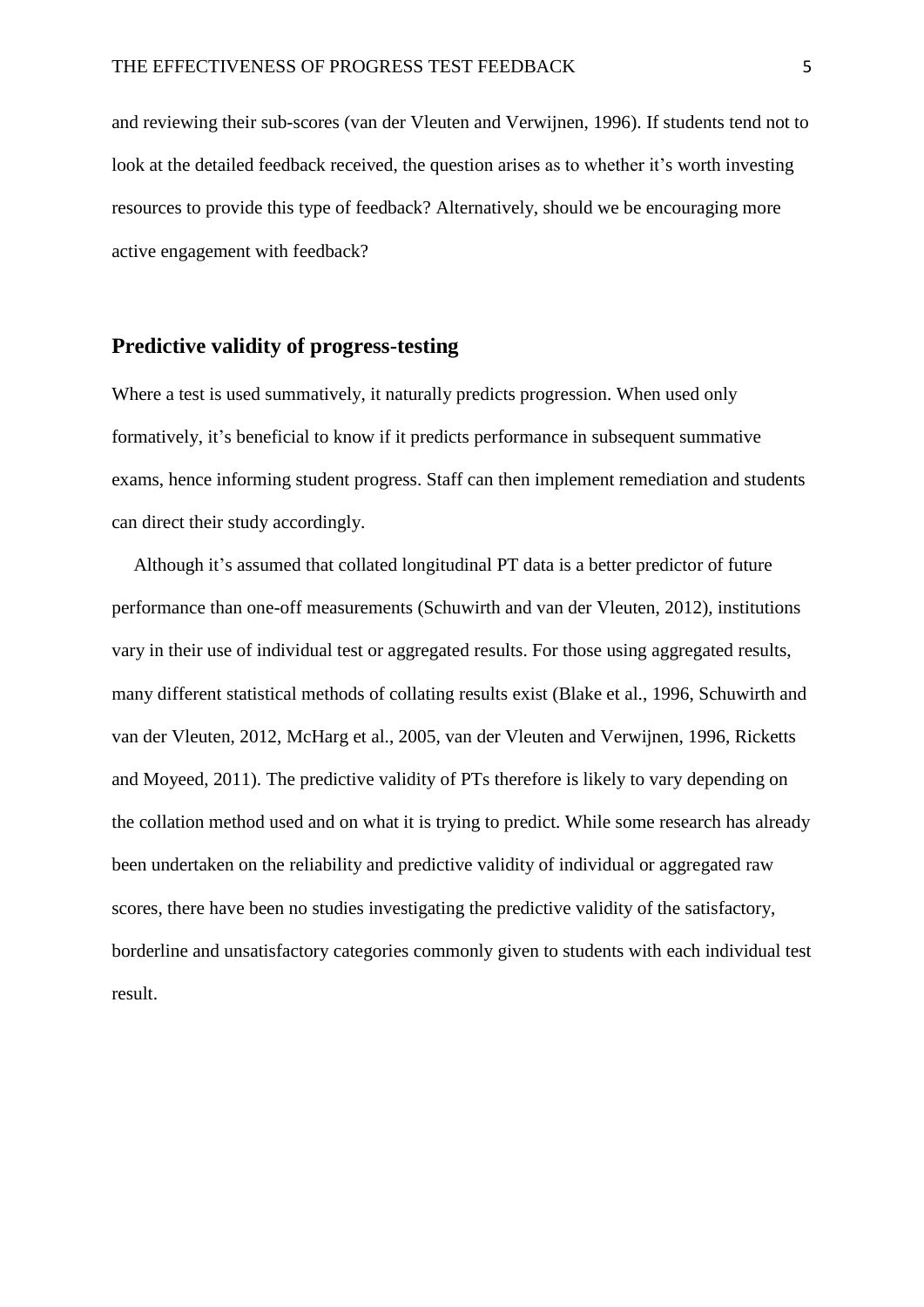# **Aim of study**

How students value and trust progress-testing is important when assessing its educational impact and acceptability. From the limited existing research, which lacks a detailed qualitative component, it's unclear how students perceive and use PT feedback, particularly as to whether it guides their on-going learning. It's also uncertain if students' result categories in individual PTs over time are a reliable predictor of progression.

The aim of this study therefore was to explore the effectiveness of the formative PT in informing and supporting student progress at University of Limerick Graduate-Entry Medical School (UL-GEMS) looking in particular at:

- a) PT category as a predictor of student performance (categories defined as green/satisfactory, yellow/borderline and red/unsatisfactory).
- b) Students' perception of the PT and whether the corresponding feedback informs and supports their progress.

# **Methods**

# **Research paradigm and strategy**

Pragmatism, which aims to solve practical problems resulting in useful consequences provided the philosophical basis for this study [\(Feilzer, 2010\)](#page-19-4). A convergent parallel mixed methods design was selected, fitting well within the pragmatism paradigm, which draws on both positivism and interpretive epistemology [\(Creswell and Plano Clark, 2011\)](#page-19-5).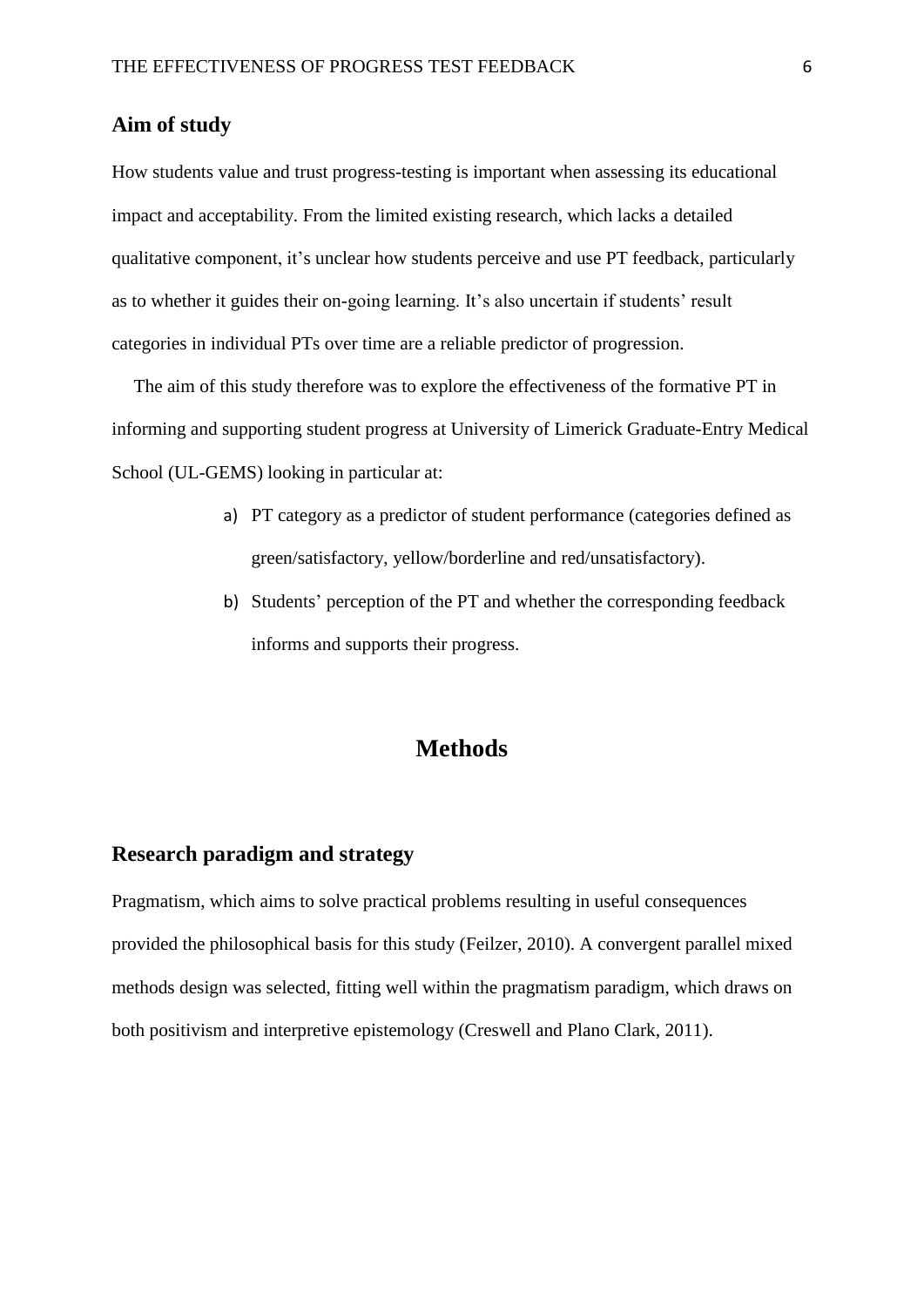# **Context**

This study was conducted at UL-GEMS, which delivers a four-year graduate-entry medical programme. Their progress test is sourced from McMaster University in Canada, where it was introduced in 1992 [\(Blake et al., 1996\)](#page-19-0). Students undertake this compulsory formative test biannually. The following feedback is provided to students online:

- Raw and corrected score (items correct  $(0.25 \text{ X})$  items incorrect)) as percentages
- Last four scores to see progression
- $\bullet$  % attempted of this % correct and incorrect
- Breakdown into three sub-categories: Biology, Behaviour and Population
- Class average and standard deviations

 Category - red, yellow or green reflecting their performance in relation to their yeargroup. Their category is assigned based on their Z-score, derived when their raw scores are norm-referenced within each student cohort using the equation Z-score = (student score - mean score)/standard deviation. Red represents unsatisfactory  $(Z < -2)$ , yellow borderline ( $Z \geq 2$ ; <-1.5) and green satisfactory ( $Z \geq -1.5$ ).(Finucane et al., [2010\)](#page-19-6)

All students in the red category attend a compulsory meeting with a senior faculty member where they receive more detailed verbal feedback regarding their progress. Students scoring yellow are invited to meet their academic tutor for further feedback.

Summative knowledge exams (SKE) in each module are scored from 0 to 100%. Degrees are awarded to students based on a quality cumulative average (QCA) score over modules in the final two years of the programme (Table 1).

Ethical approval was granted from the University's Faculty of Education and Health Sciences Research Ethics Committee.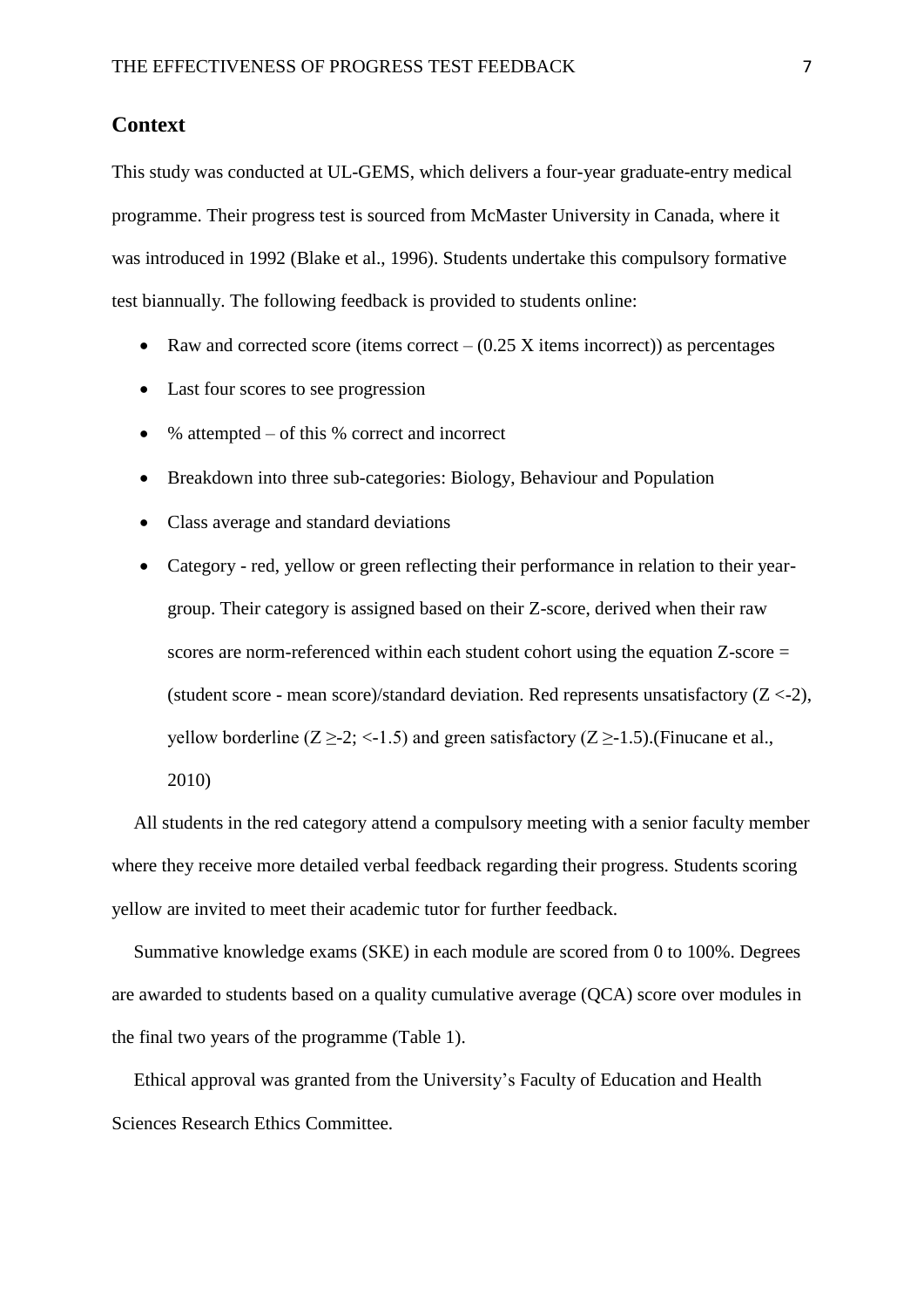# **Quantitative phase**

#### **Methodology**

A retrospective analysis of an existing PT results database linked to a summative results database was undertaken.

#### **Participant selection**

The population studied included all four cohorts of students who have graduated from UL-GEMS since it opened in 2007 (n=285).

#### **Data analysis**

Due to small numbers of students allocated to red or yellow categories, these were combined into a new category, "combined flags". Therefore for the purpose of this paper, a flag refers to both the yellow and red categories. To establish the predictive validity of PT categories, a new variable was created based on each student's eight PT results over their four years of study to divide students into either "all green" (scoring green in all tests) and " $\geq 1$ flag"(scoring either yellow or red in one or more tests) categories. The graduating QCA score for these two categories was then compared across all students. In addition, the "all green" and "≥1 flag" variables were calculated for each individual year and related to the SKE result for the corresponding year. Numeric variables were tested for normality and summarised using mean (standard deviation). The differences between mean QCA and mean SKE results for the two PT categories ("all green" and " $\geq$ 1 flag") were explored using independent samples t tests. A 5% level of significance was used for all statistical tests. Statistical analysis was carried out using SPSS Version 21 for Windows.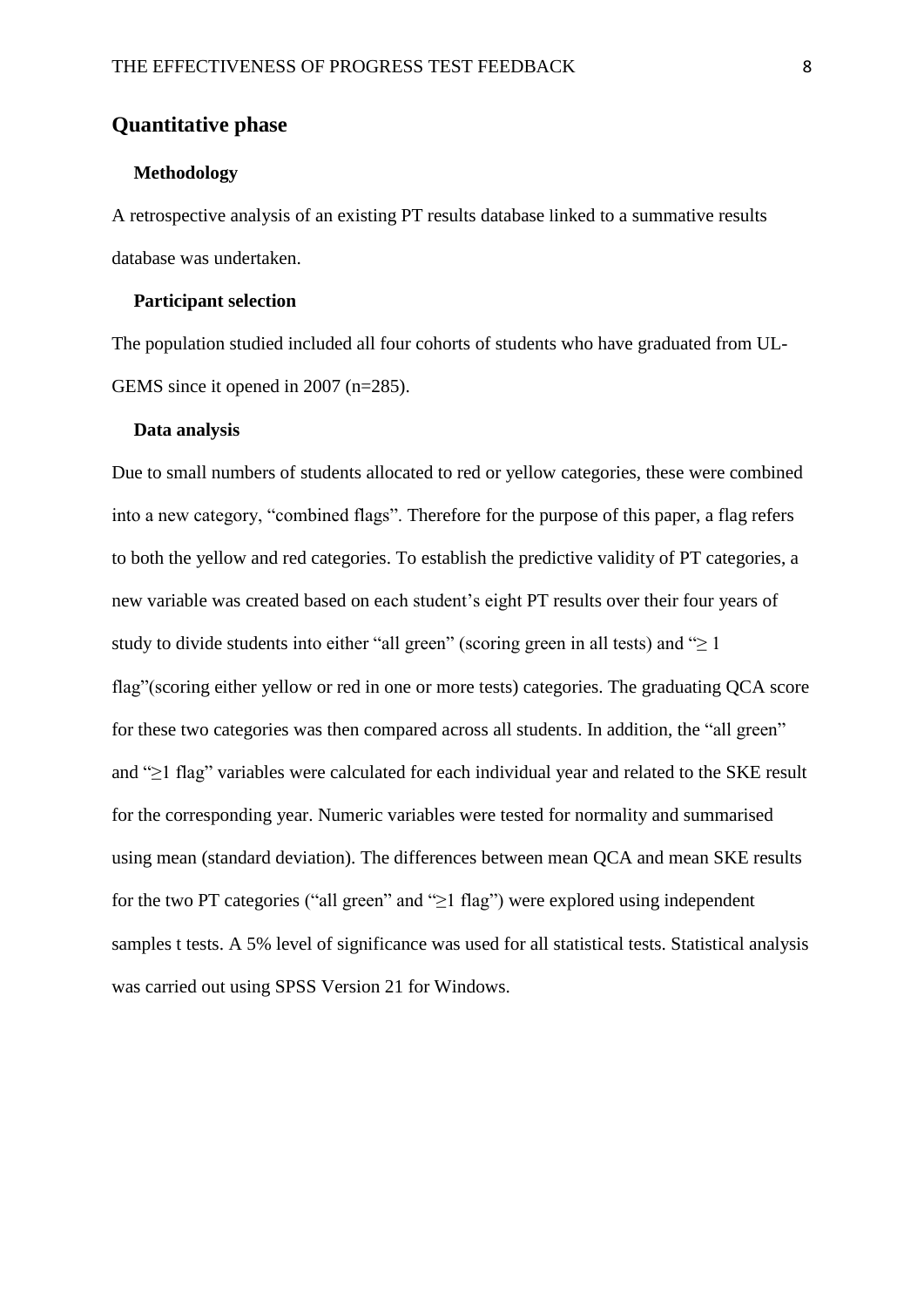# **Qualitative phase**

#### **Methodology**

A pragmatic qualitative research (PQR) approach was selected because it simply seeks to explore and understand the viewpoints of the participants involved. In keeping with the paradigm of pragmatism, PQR utilizes the most practical methods available to answer the research question [\(Savin-Baden and Howell Major, 2013,](#page-20-9) [Caelli et al., 2003\)](#page-19-7).

### **Participant selection and recruitment**

The sampling frame was the current second to fourth-year students and 2013 graduates currently completing their internship in Ireland (n=428). An independent gatekeeper emailed students an invitation letter and information leaflet. To decide which of the 18 respondents to interview, the 'maximum variation' type of purposive sampling was used [\(Marshall, 1996\)](#page-20-10). Table 2 outlines the rationale for inclusion of each sampling parameter.

#### **Data collection**

Eleven one-on-one, face-to-face, semi-structured interviews were conducted by the researcher using an interview protocol developed from the literature review, discussion with students and pilot interview. It was adapted as themes developed through the iterative process of data collection and analysis [\(Savin-Baden and Howell Major, 2013\)](#page-20-9). Interviews were audio-recorded with consent and subsequently professionally transcribed verbatim. They lasted on average 58 minutes (range 42-76 minutes). Data collection continued until saturation was reached.

#### **Data analysis**

Interview data was analysed using thematic analysis [\(Braun and Clarke, 2006\)](#page-19-8). The process of thematic analysis involved 5 phases of coding, with the computer software package, NVivo version-10 being used to assist the analysis. Various strategies were used to optimise the rigour of the analysis including member checking with all participants reviewing their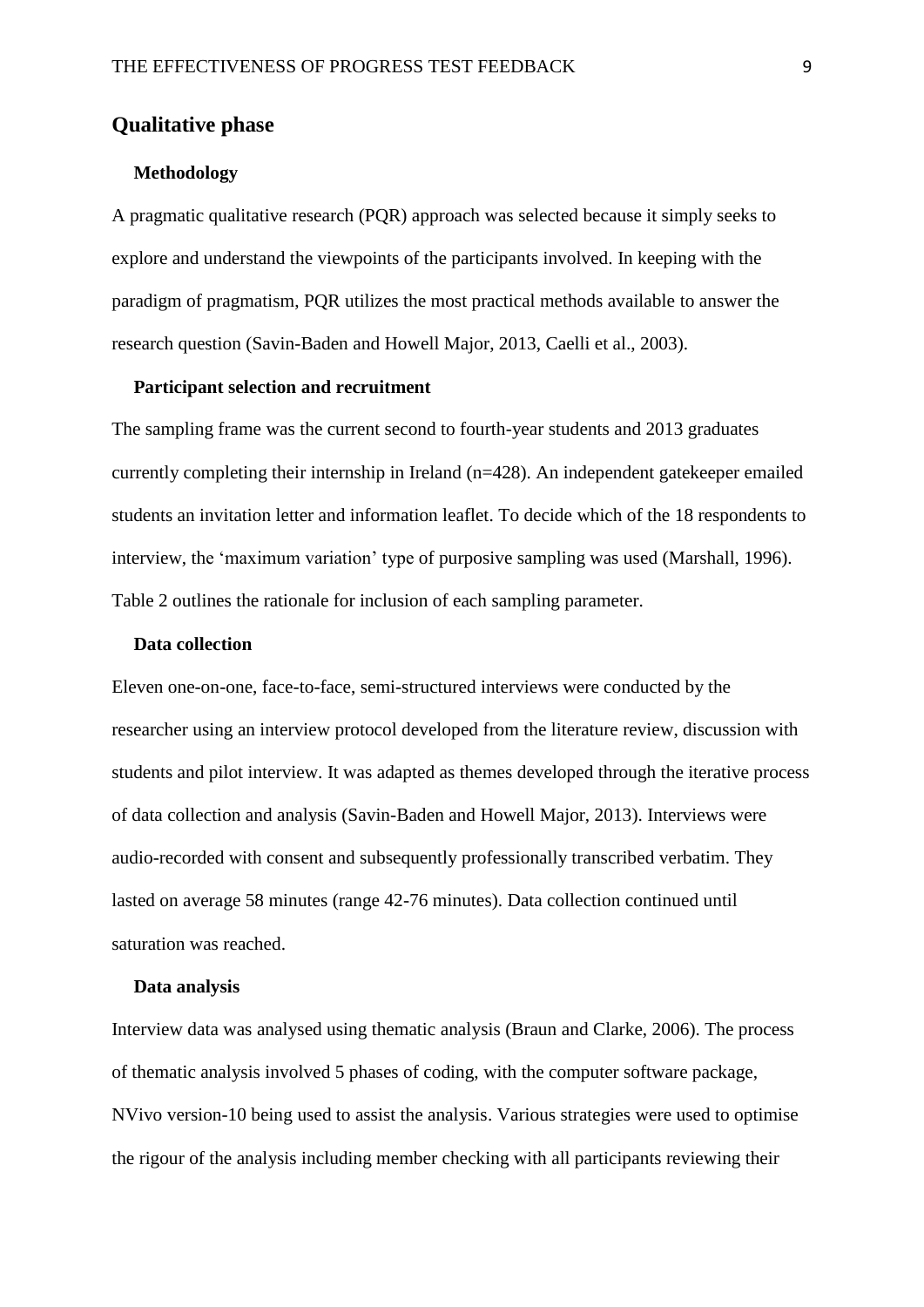transcripts, peer debriefing with research supervisor, completing an audit trail and employing a reflexive approach throughout [\(Houghton et al., 2013,](#page-20-11) [Lincoln and Guba, 1985\)](#page-20-12).

# **Results**

# **Quantitative results**

## **PT category ("all green" or "≥ 1 flag") as a predictor of student performance:**

## *a) Relationship between PT category and graduating QCA*

A graduating QCA was available for 272 students of the 285 analysed. Of these 272 students, 208 (76%) scored green in all eight PT results. The mean graduating QCA of this group on a scale of 0 to 4 was 2.76 (SD 0.28) compared to a mean of 2.54 (SD 0.21) for the group who received one or more flags (n=64; 24%).

The difference of 0.22 in mean QCA between the two groups ("all green" versus " $\geq 1$ ") flag") was statistically significant (95% CI for the difference 0.16-0.29,  $p<0.001$ ). No-one with more than one flag (i.e.  $\geq 1$  flag) received a 1<sup>st</sup> class honours degree and only 1 student with  $\geq 1$  flag achieved a 2.1 degree.

#### *b) Relationship between PT category and SKE results*

Students receiving a flag in each individual year (comprising two PTs) got lower results, on average, in the corresponding SKE compared to those who received green in both tests. The differences in mean SKE between these two groups for each year were statistically significant (p<0.001, Table 3).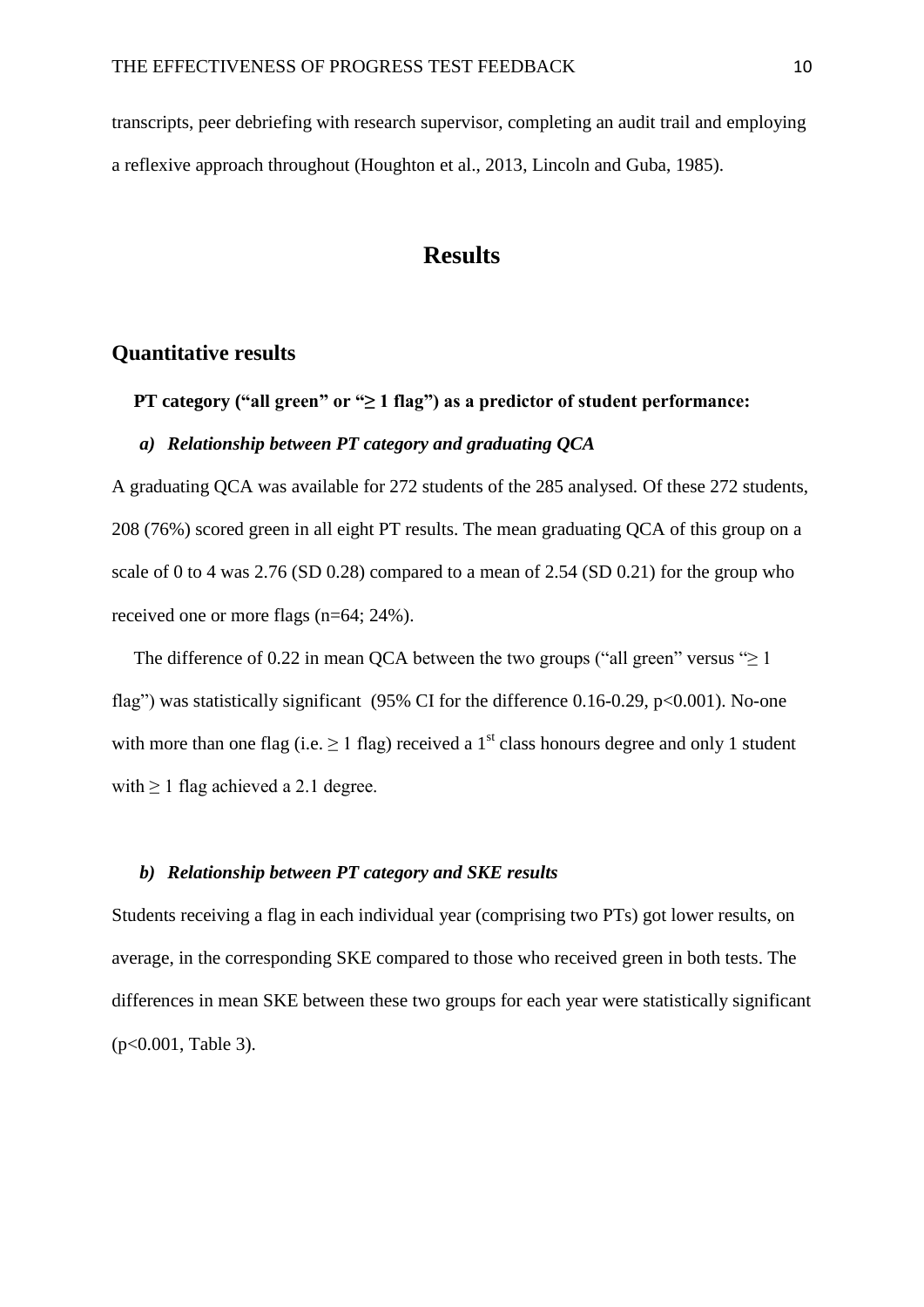# **Qualitative results**

Table 4 outlines the demographics of participants. Figure 1 illustrates the four inter-relating themes generated from the qualitative analysis with feedback as an integral component of all themes.

#### **Theme 1: Informing progress**

#### *Students' perceptions of how the PT informs their progress*

Students were almost equally divided with the majority of students scoring green believing it was a relatively accurate reflection of their progress, while all students receiving a flag did not believe it was an accurate reflection.

*"I don't think there will be a huge correlation between that (PT) and the end-of-year results." (P6)*

Some students explained that the PT may not be an accurate reflection of progress for certain colleagues due to lack of effort.

#### **Theme 2: Feedback**

#### *Students' perceptions of online written feedback*

Overall, most students find this feedback insufficient, particularly those scoring green:

*"You can't really use it to your advantage because you've no feedback from it really, like feedback that's useful." (P10)*

Most students like getting their last 4 scores so they can see their progression as well as the class average and standard deviations so they had a better idea of where they were in the class. None of the students found the breakdown into 3 sub-categories useful as they felt the headings were too broad. While students like getting feedback from the PT and want more feedback, some students do not look at, understand or use the feedback currently provided: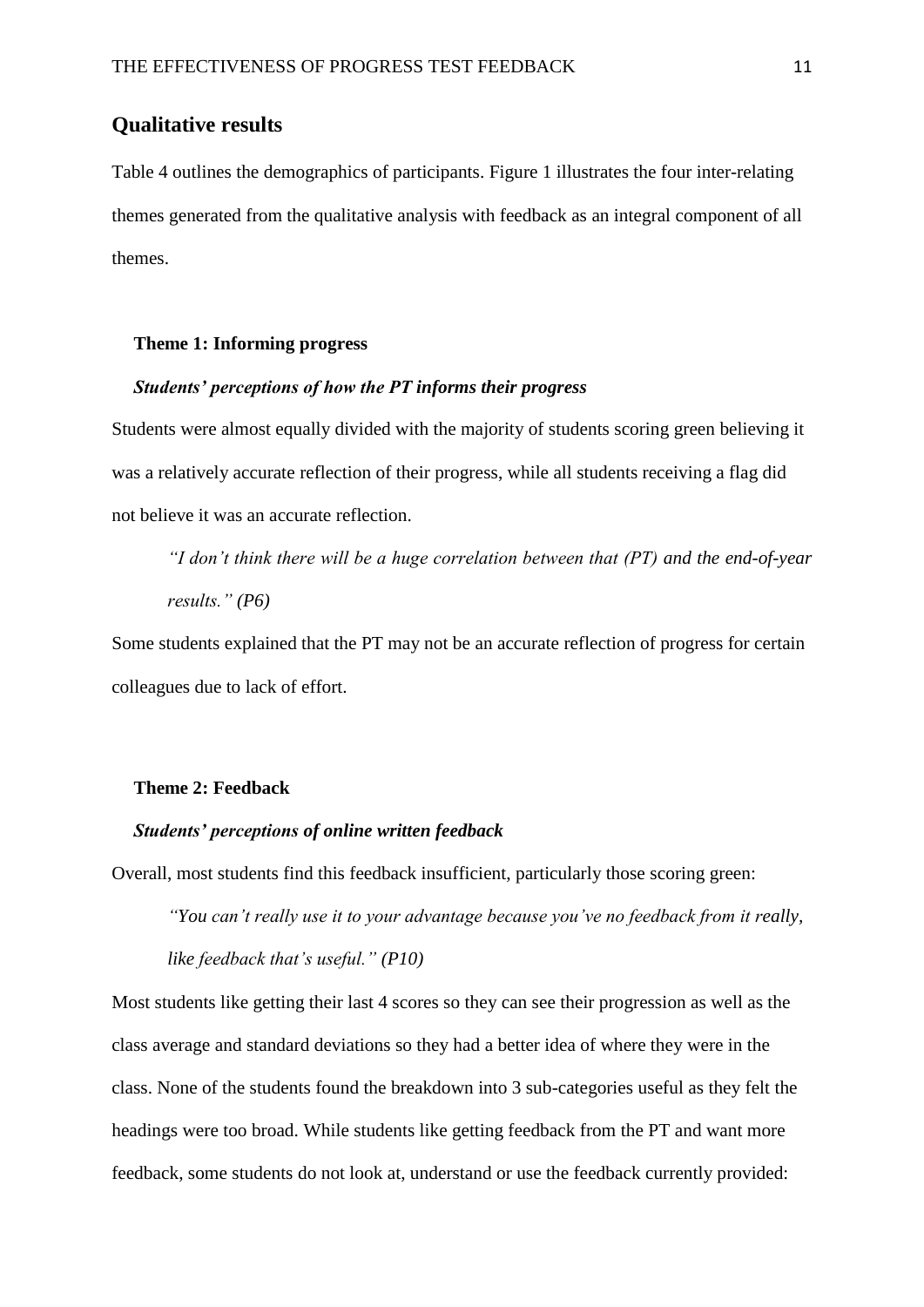*"You get this load of numbers comparing each class and you know adjusted and corrected and all this, I don't fully understand it." (P3)*

### **Theme 3: Educational impact**

The section below focuses on aspects, other than informing progress and feedback that affect the educational impact of the PT.

## *Students' understanding of the purpose of the PT*

Most students believed the purpose of the PT was to allow UL-GEMS to compare itself to other schools (Figure 2). The international students in particular valued this comparison. Approximately half the participants did appreciate the formative nature of the PT but some displayed a lack of understanding of formative assessment:

*"People would be fine with it (PT) if it was part of the assessment, but because it's not, that's where the negativity comes in because they feel it's not relevant" (P4)*

### *PT as a learning instrument*

An overwhelming theme from the interviews was that students did not find the PT a useful learning instrument:

*"The benefit of learning comes from seeing your mistakes and being able to like learn from them and we don't get that from the PT." (P10)*

The main way students thought the PT could become a learning instrument was by improving the feedback. The overwhelming student request was to see the PT answers afterwards. A few participants thought seeing the questions would be better, recognising the benefits of active learning. They felt that getting a list of specific topics of questions they got wrong would be useful or at least a more detailed breakdown into specialities and subspecialities.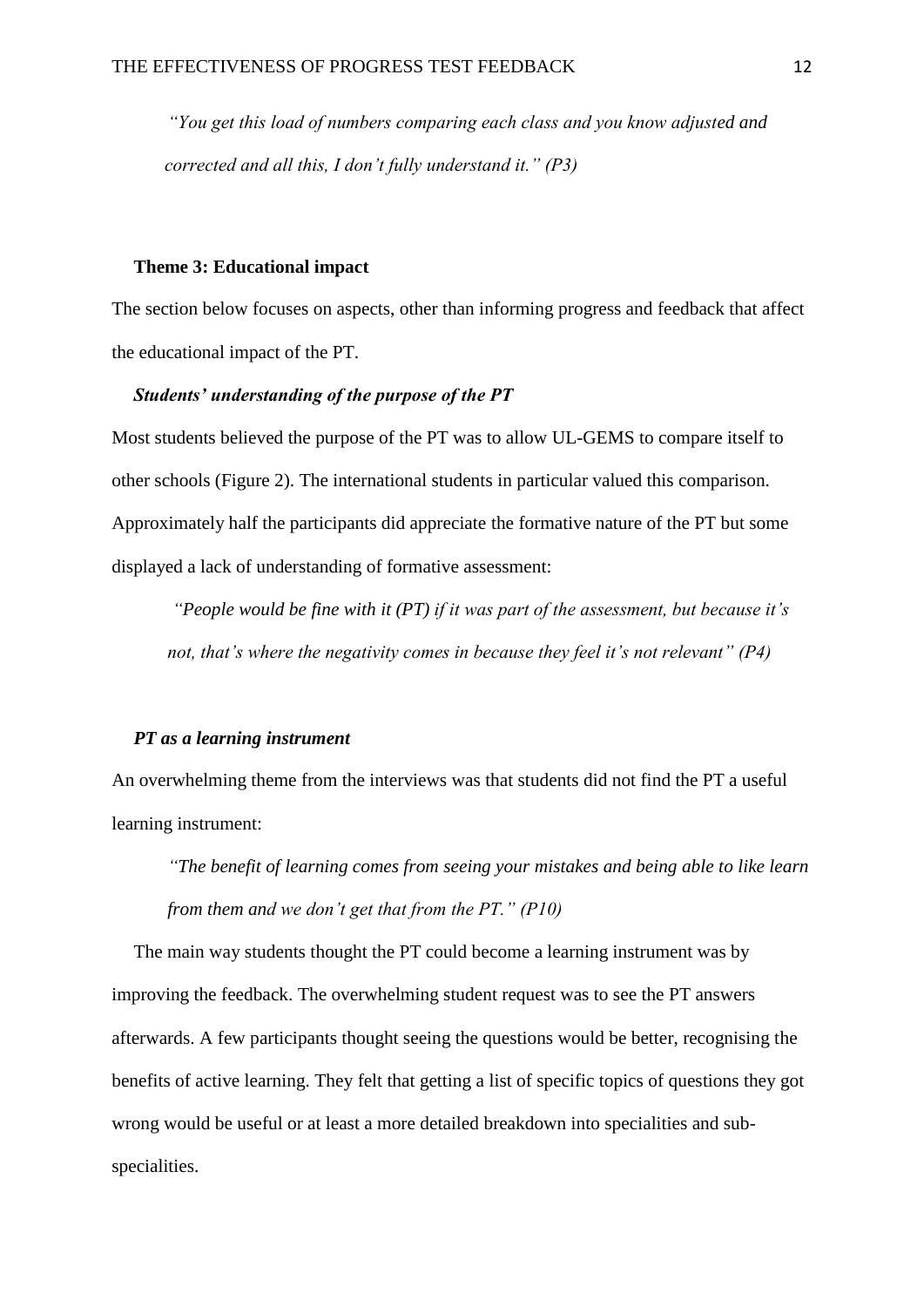*"Then it's very much turned it into an individual exam because they've given you these sort of pointers" (P9)*

### *Effect of the PT on motivation and self-esteem*

Although students didn't change what or how they studied, the PT did provide most students in the green category with motivation to study. Of the students receiving a flag, one found the PT a de-motivator,

*"I found it like a de-motivator and something that made me question my ability" (P5)* while the other two claimed it had no effect on their motivation levels. No students prepared specifically for the PT (as intended); however the mid-term timing of the PT encouraged them to increase their usual self-directed learning earlier than they might otherwise be inclined to do. How the PT affected students' confidence levels varied depending on their result category (Figure 3).

### **Theme 4: Acceptability**

While the above three themes all influence the acceptability of the PT to students, this section specifically focuses on students' perceptions of the PT which also affect its acceptability.

### *Students' perceptions of the PT*

Participants sensed that the general consensus among students was negative towards the PT:

*"Most students impression of it is it's time wasting because we're not gaining anything from it" (P1)*

Despite this apparent negative general consensus, only a minority of the interviewees had an overall negative opinion of the PT, with the majority being neutral or positive. Participant 11 felt students' results in the PT may affect their opinion:

*"I think people dismissed it who probably didn't do well in it"*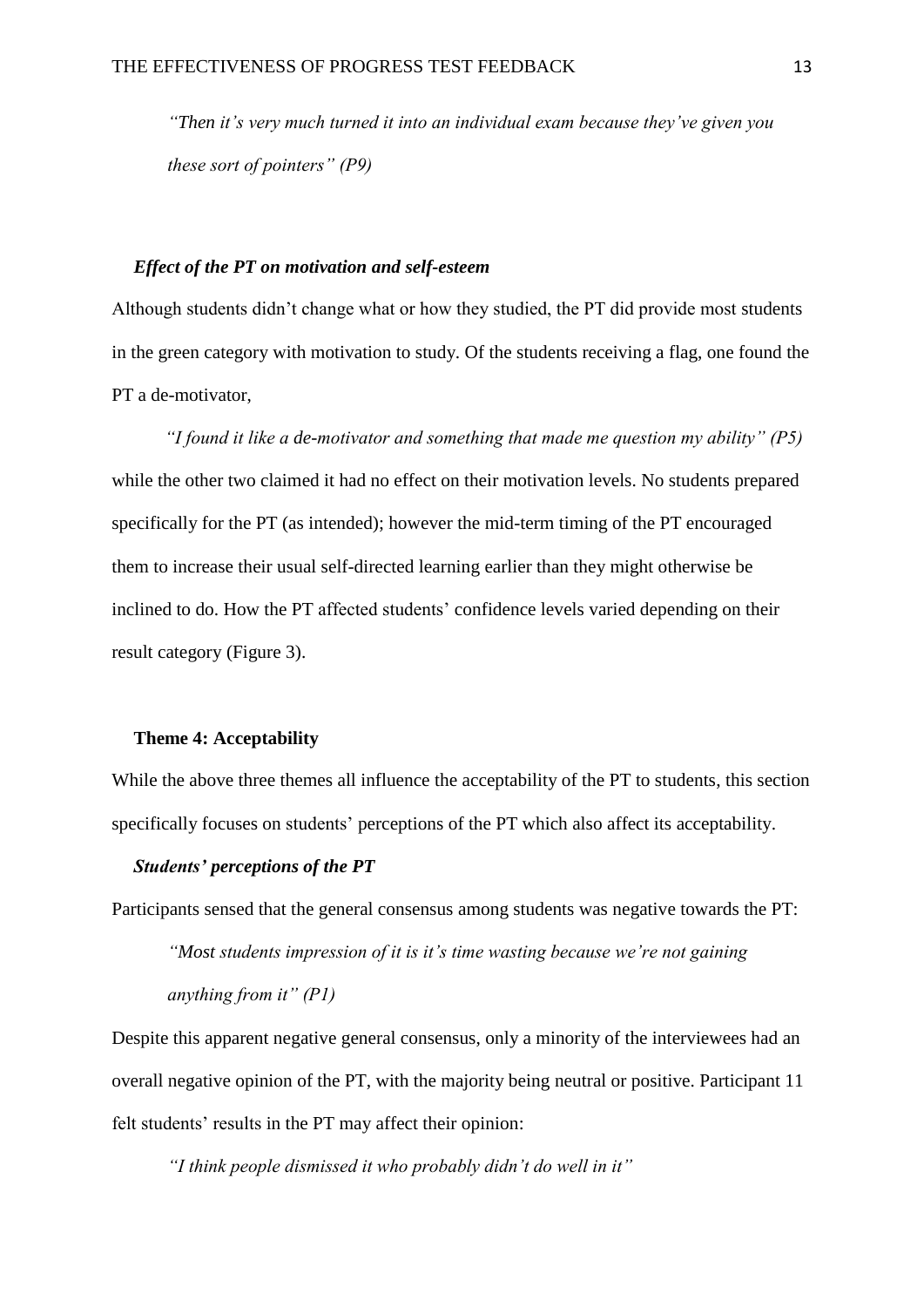This was supported by the data which showed that those who were always in the green category were more likely to have a positive opinion than those who received a flag (Figure 4).

Despite a previous study demonstrating that students in later years were more positive towards the PT [\(Wade et al., 2012\)](#page-21-1), no relationship between year-group and opinion was evident in this data. However non-EU students who performed marginally better than EU students in a previous study conducted by UL-GEMS were more favourable towards the PT than EU students [\(Finucane et al., 2013\)](#page-19-9).

# **Discussion**

This study investigated the effectiveness of the PT in informing and supporting student progress in UL-GEMS.

Quantitative analysis demonstrated that the PT categories have predictive validity for subsequent summative exams. While it was clear from the qualitative analysis that students who performed poorly and a small number of those performing well did not appreciate this predictive value, it's hoped that the quantitative findings in this study will improve the credibility of PT categories as an informer of student progress and thus increase the likelihood of PT feedback being trusted and accepted [\(Archer, 2010\)](#page-19-2).

It should be acknowledged, however, that not all students receiving a flag performed poorly in subsequent summative exams, although it was not within the scope of this study to determine whether getting a flag led these students to improve their study and thus perform better in summative exams. However some students did comment on the potential of scoring green providing a false sense of security. Further studies of the raw scores of students in the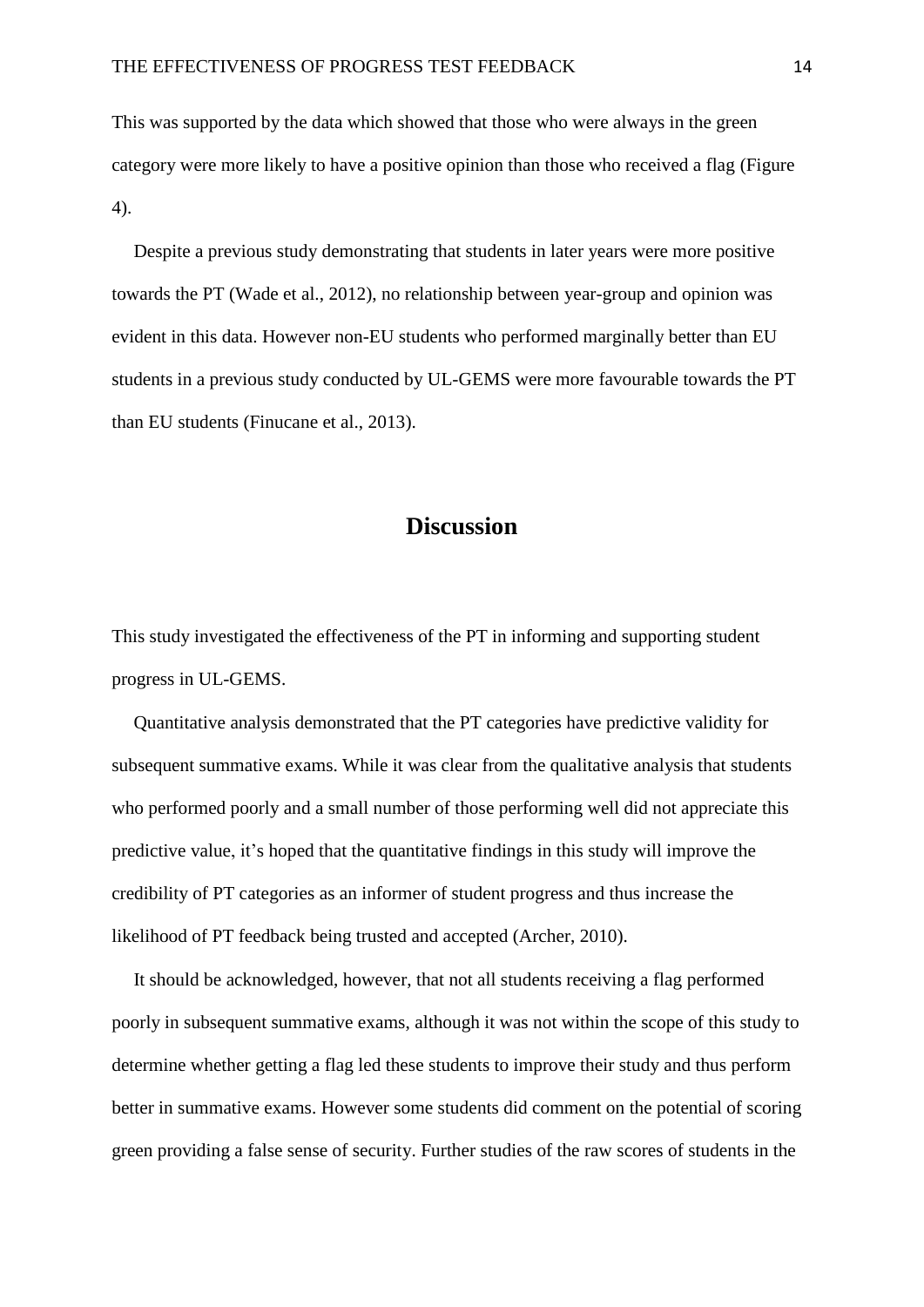green category who subsequently perform poorly in summative assessments is therefore necessary to establish if those in this category who subsequently underperform can be identified by the PT.

Previous studies have shown that using aggregated scores reduces the effect of measurement errors and should more accurately rank order students [\(Ricketts and Moyeed,](#page-20-8)  [2011,](#page-20-8) [Muijtjens et al., 2010\)](#page-20-13). Increasingly universities are now using aggregated results but they differ in their methods of aggregation, weighting of tests and the optimal number of tests included [\(McHarg et al., 2005,](#page-20-7) [Schuwirth and van der Vleuten, 2012\)](#page-20-6). While the use of aggregated scores is not as important when PTs are used formatively, one could argue that it would also more accurately identify students in need of remediation and its use should therefore be considered in this setting also.

With respect to the qualitative analysis, feedback was integral to all themes generated and was a necessary component for informing and supporting student progress. It was clear that UL-GEMS students wanted more feedback, which is not unique to this particular cohort [\(Ende, 1983\)](#page-19-1). The qualitative results also suggest that students do not fully understand or reflect on the feedback given, in keeping with previous research both on feedback in general and in relation to the PT [\(Wade et al., 2012,](#page-21-1) [van der Vleuten and Verwijnen, 1996\)](#page-21-3).

It was also clear from this study that the majority of students did not view the PT as a learning instrument but regarded its chief purpose as a benchmarking exercise for the School. This may reflect the current UL-GEMS philosophy whereby the PT is used as a test of knowledge acquisition and for benchmarking purposes, rather than in the true meaning of a formative assessment instrument, where the focus is on providing feedback [\(Wrigley et al.,](#page-21-0)  [2012,](#page-21-0) [Rushton, 2005\)](#page-20-4).

The findings also suggested that a minority of students may not take the PT seriously, as is known to occur with formative tests and which may skew the results [\(Nouns and Georg,](#page-20-2)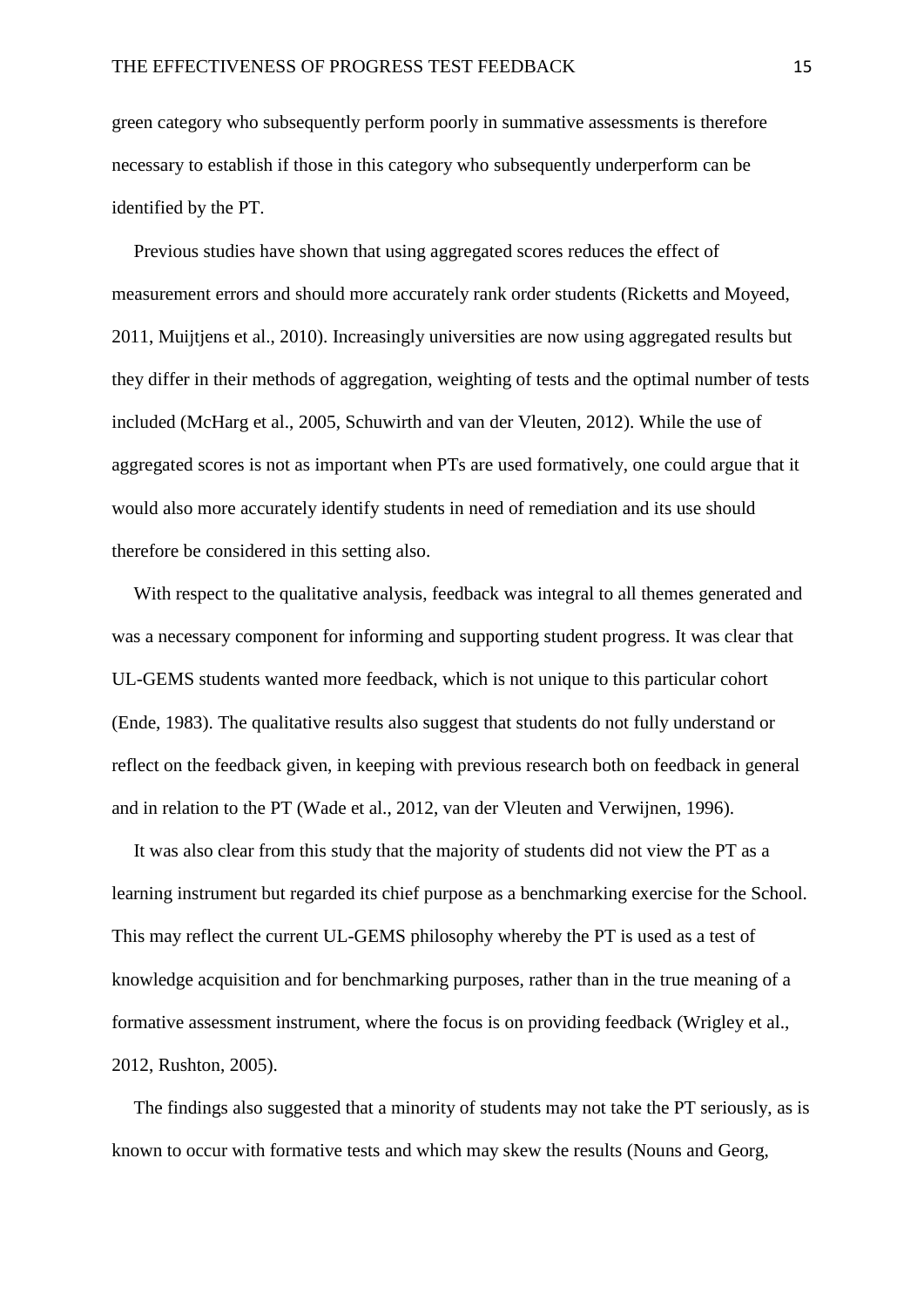[2010,](#page-20-2) [Wrigley et al., 2012\)](#page-21-0). It has been shown that students are more likely to take PTs seriously when they understand the concept of formative assessment [\(Nouns and Georg,](#page-20-2)  [2010\)](#page-20-2). Therefore, focusing on increasing learning from progress-testing and on improving student understanding of its formative role could potentially increase the proportion of students taking the test seriously which in-turn might better inform student progress and improve learning.

Other benefits of formative assessment include the provision of motivation and reassurance, leading to increased self-esteem [\(Koh, 2008\)](#page-20-1). It has also been acknowledged in the literature that negative feedback may reduce self-esteem and elicit other negative emotional responses that can hinder the use of feedback [\(Archer, 2010,](#page-19-2) [Baron, 1988,](#page-19-3) [Sargeant et al., 2008\)](#page-20-5). In the case of students scoring green in this study, the PT did indeed increase motivation and confidence. However, confidence was reduced and negative emotions were revealed for two of three interviewees who performed poorly. It is imperative therefore that all efforts should be made to deliver feedback in the most effective way, providing appropriate support to the recipient [\(Archer, 2010,](#page-19-2) [Veloski et al., 2006,](#page-21-4) [Sargeant et](#page-20-5)  [al., 2008\)](#page-20-5).

While this was a small study conducted in one institution and as different medical schools administer progress tests, calculate results and give feedback in different ways, one might question the generalizability and transferability of the findings. This study however has led to the following recommendations being defined which are applicable to all institutions who implement progress testing:

 PT categories as well as raw and aggregated scores are a useful predictor of student progress.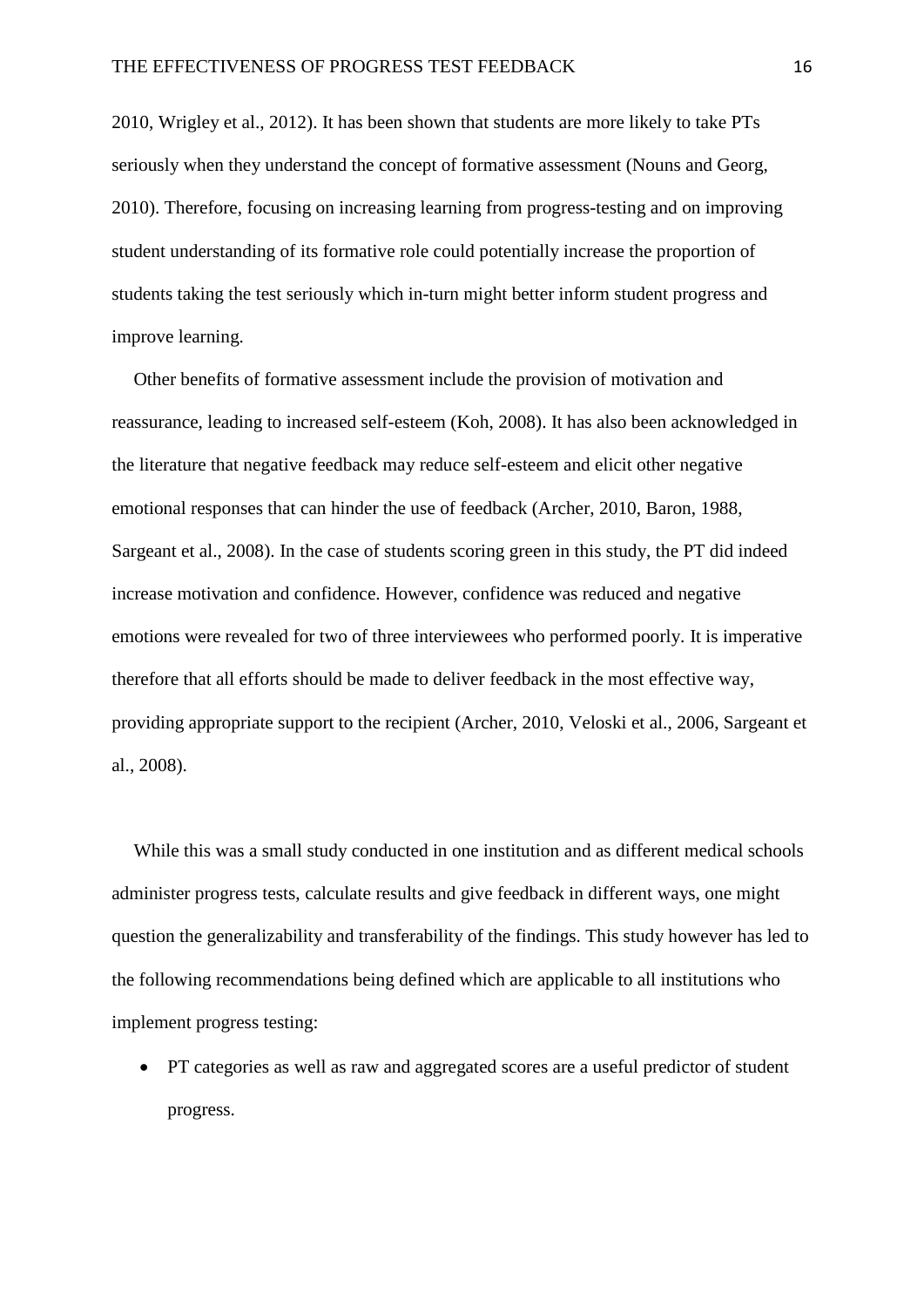- The use of aggregated PT results in the formative setting may further assist in identifying students in need of remediation.
- When embarking on progress testing institutions should contemplate the function of the PT and implement it accordingly.
- Improving student understanding of the purpose and benefits of the PT is critical to informing progress and improving learning
- Students should be encouraged to reflect on all feedback provided rather than only the category.
- Feedback should be delivered in the most effective way, providing appropriate support to the recipient.

This study has also identified opportunities for future research, in particular looking at:

- The raw scores of students in the green category who subsequently underperform in summative assessments to establish if these students can be identified by the PT and receive early feedback and remediation.
- How students actually use the more comprehensive feedback given in some institutions and on whether usage of this feedback leads to improved performance.
- Opinions of poorly-performing students for whom the feedback may have negative effects and who have most potential to benefit from such feedback.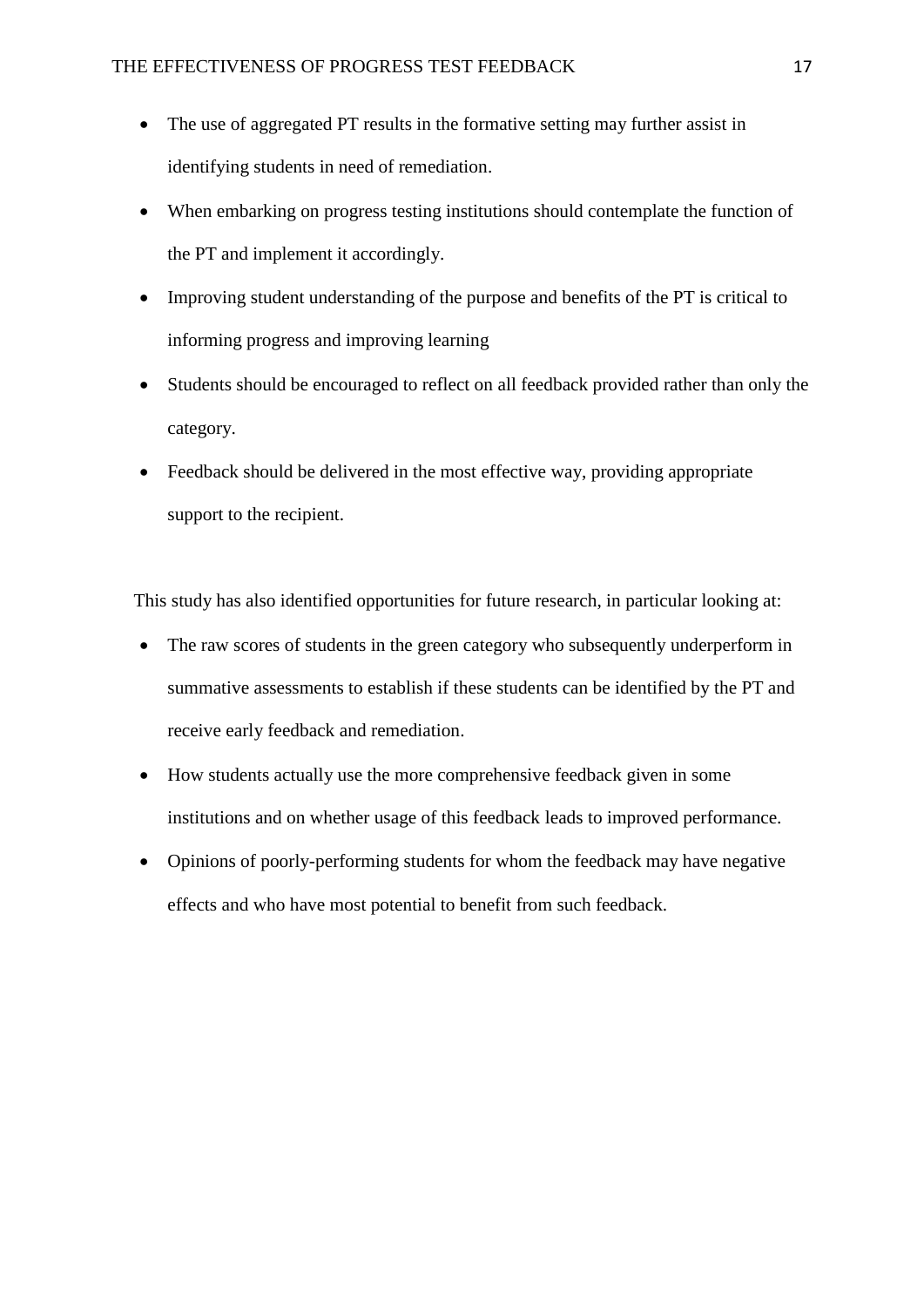# **Conclusion**

This study presents the first in-depth insight into students' perceptions of the PT and its corresponding feedback. While this study has demonstrated that simple feedback categories given with PT results inform students how they are progressing and predict subsequent performance, it has also revealed that in its current format, the PT is not fulfilling a truly formative role. It is hoped that greater emphasis on the content and delivery of resulting feedback may lead to improved educational impact and acceptability of the PT for students, without compromising its role in quality assurance.

### **Practice Points**

- Progress test categories are a useful predictor of student progress.
- Institutions using progress tests formatively to guide on-going learning must provide sufficient feedback with appropriate support to the recipient.
- Students should be encouraged to reflect on all feedback provided rather than only the category.
- Improving student understanding of the purpose and benefits of progress testing is critical to enhancing learning.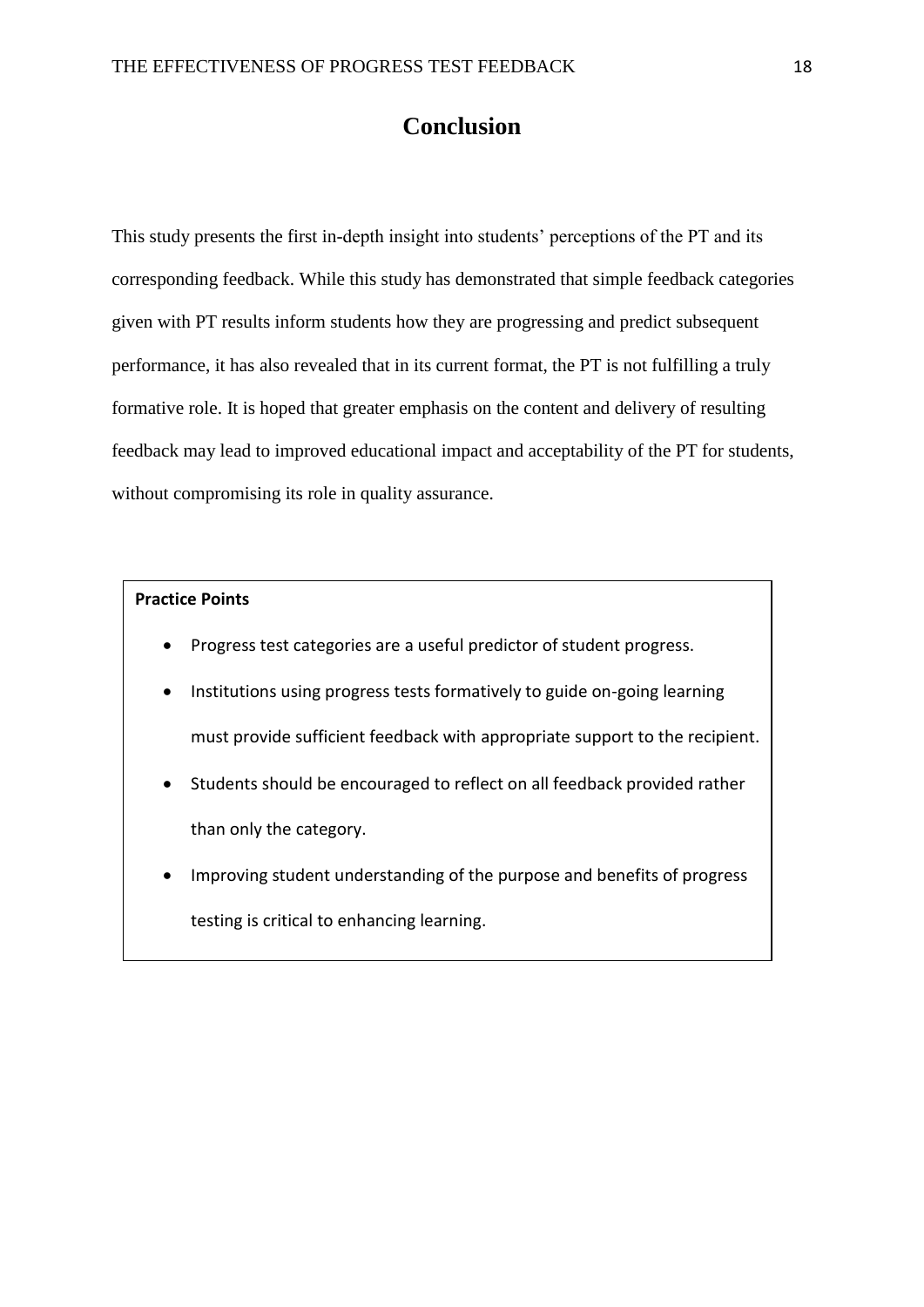### **Notes on contributors**

KAREN GIVEN, MB BCh BAO MICGP MSc DWH DCH, PBL and Clinical Skills Tutor,

University of Limerick Graduate-Entry Medical School.

AILISH HANNIGAN, BSc PhD, Associate Professor of Biomedical Statistics, University of Limerick Graduate-Entry Medical School.

DEIRDRE MCGRATH, MD FRCP FRCPI MMEd, Director of Education, University of Limerick Graduate-Entry Medical School.

### **Acknowledgements**

We would like to acknowledge and thank the medical students who kindly gave their time to participate in interviews.

## **Declarations of Interest**

The authors report no conflicts of interest. The authors alone are responsible for the content and writing of the article.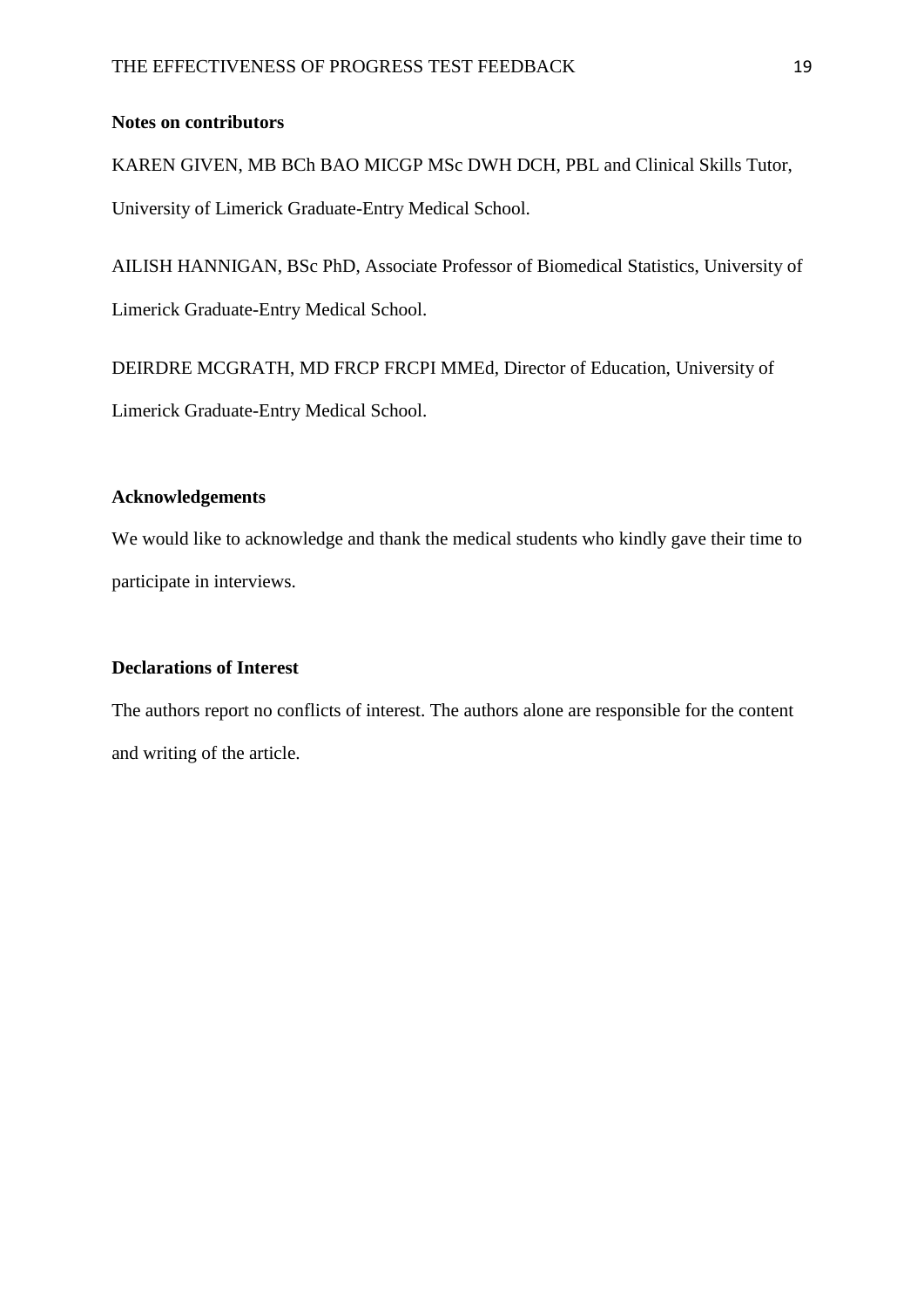#### **References:**

- <span id="page-19-2"></span>ARCHER, J. C. 2010. State of the science in health professional education: effective feedback. *Medical Education,* 44**,** 101-108.
- <span id="page-19-3"></span>BARON, R. A. 1988. Negative effects of destructive criticism: impact on conflict, self-efficacy, and task performance. *The Journal of applied psychology,* 73**,** 199-207.
- <span id="page-19-0"></span>BLAKE, J. M., NORMAN, G. R., KEANE, D. R., MUELLER, C. B., CUNNINGTON, J. & DIDYK, N. 1996. Introducing progress testing in McMaster University's problem-based medical curriculum: psychometric properties and effect on learning. *Academic Medicine: Journal Of The Association Of American Medical Colleges,* 71**,** 1002-1007.
- <span id="page-19-8"></span>BRAUN, V. & CLARKE, V. 2006. Using thematic analysis in psychology. *Qualitative Research in Psychology,* 3**,** 77-101.
- <span id="page-19-7"></span>CAELLI, K., RAY, L. & MILL, J. 2003. 'Clear as Mud': Toward Greater Clarity in Generic Qualitative Research. *International Journal of Qualitative Methods,* 2.
- <span id="page-19-5"></span>CRESWELL, J. & PLANO CLARK, V. 2011. *Designing and Conducting Mixed Methods Research,*  Thousand Oaks, California, SAGE.
- <span id="page-19-1"></span>ENDE, J. 1983. Feedback in clinical medical education. *Journal of the American Medical Association,* 250**,** 777-781.
- <span id="page-19-4"></span>FEILZER, M. Y. 2010. Doing Mixed Methods Research Pragmatically: Implications for the Rediscovery of Pragmatism as a Research Paradigm. *Journal of Mixed Methods Research,* 4**,** 6-16.
- <span id="page-19-6"></span>FINUCANE, P., FLANNERY, D., KEANE, D. & NORMAN, G. 2010. Cross-institutional progress testing: feasibility and value to a new medical school. *Medical Education,* 44**,** 184-186.
- <span id="page-19-9"></span>FINUCANE, P., FLANNERY, D., MCGRATH, D. & SAUNDERS, J. 2013. Demographic attributes and knowledge acquisition among graduate-entry medical students. *Medical Teacher,* 35**,** 134- 138.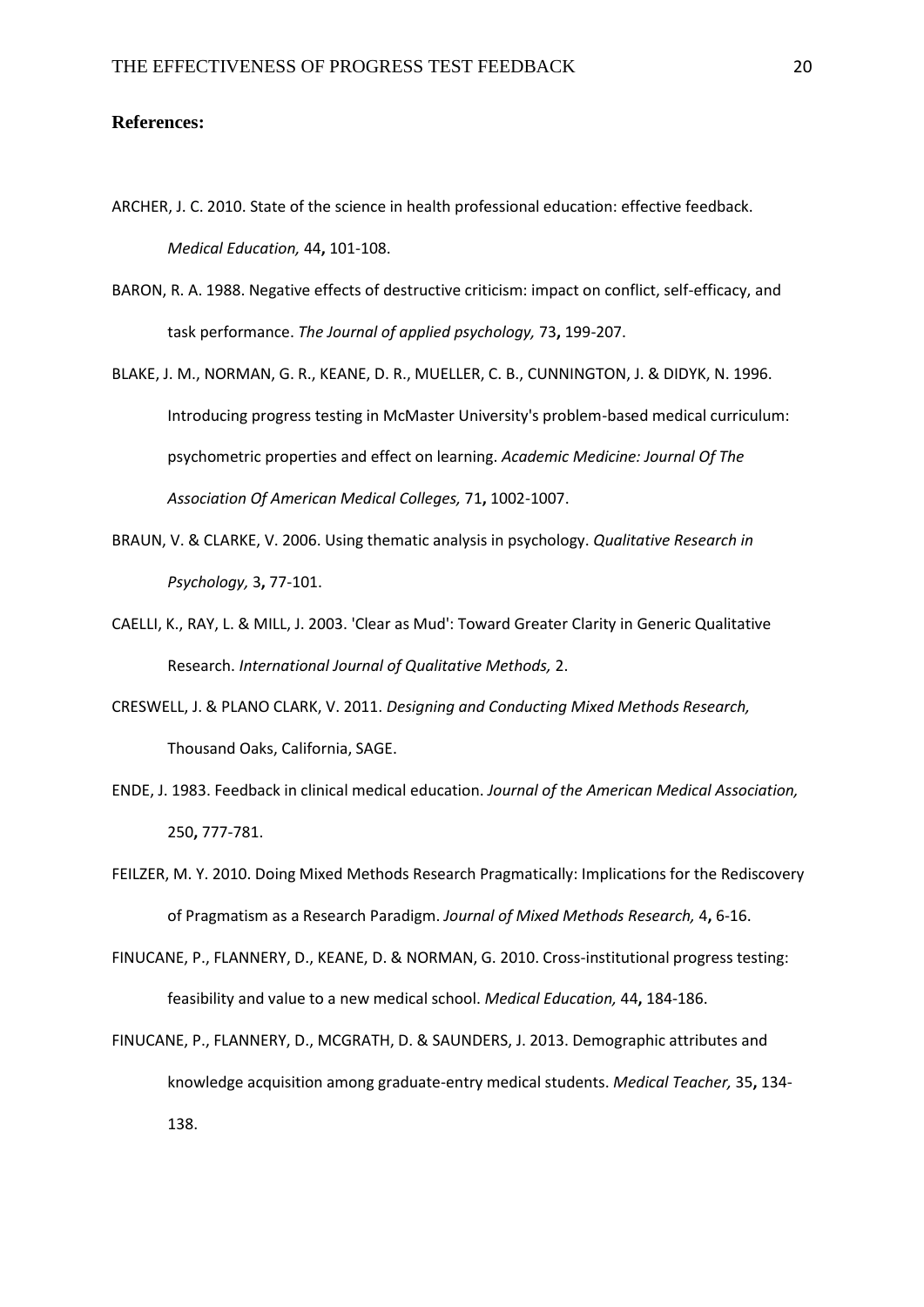- <span id="page-20-0"></span>FREEMAN, A., NOUNS, Z. & RICKETTS, C. 2010. Progress testing internationally. *Medical Teacher,* 32**,** 451-455.
- <span id="page-20-11"></span>HOUGHTON, C., CASEY, D., SHAW, D. & MURPHY, K. 2013. Rigour in qualitative case-study research. *Nurse Researcher,* 20**,** 12-17.
- <span id="page-20-1"></span>KOH, L. C. 2008. Refocusing formative feedback to enhance learning in pre-registration nurse education. *Nurse Education in Practice,* 8**,** 223-230.

<span id="page-20-12"></span>LINCOLN, Y. & GUBA, E. 1985. *Naturalistic inquiry,* California, Sage.

<span id="page-20-10"></span>MARSHALL, M., N 1996. Sampling for qualitative research. *Family Practice,* 13**,** 522-525.

- <span id="page-20-7"></span>MCHARG, J., BRADLEY, P., CHAMBERLAIN, S., RICKETTS, C., SEARLE, J. & MCLACHLAN, J. C. 2005. Assessment of progress tests. *Medical Education,* 39**,** 221-227.
- <span id="page-20-13"></span>MUIJTJENS, A. M. M., TIMMERMANS, I., DONKERS, J., PEPERKAMP, R., MEDEMA, H., COHEN-SCHOTANUS, J., THOBEN, A., WENINK, A. C. G. & VAN DER VLEUTEN, C. P. M. 2010. Flexible electronic feedback using the virtues of progress testing. *Medical Teacher,* 32**,** 491-495.
- <span id="page-20-2"></span>NOUNS, Z. M. & GEORG, W. 2010. Progress testing in German speaking countries. *Medical Teacher,* 32**,** 467-470.
- <span id="page-20-8"></span>RICKETTS, C. & MOYEED, R. 2011. Improving progress test score estimation using bayesian statistics. *Medical Education,* 45**,** 570-577.
- <span id="page-20-3"></span>ROLFE, I. & MCPHERSON, J. 1995. Formative assessment: how am I doing? *The Lancet,* 345**,** 837-839.

<span id="page-20-4"></span>RUSHTON, A. 2005. Formative assessment: a key to deep learning? *Medical teacher,* 27**,** 509-513.

- <span id="page-20-5"></span>SARGEANT, J., MANN, K., SINCLAIR, D., VAN DER VLEUTEN, C. & METSEMAKERS, J. 2008. Understanding the influence of emotions and reflection upon multi-source feedback acceptance and use. *Advances in Health Sciences Education,* 13**,** 275-288.
- <span id="page-20-9"></span>SAVIN-BADEN, M. & HOWELL MAJOR, C. 2013. *Qualitative Research: The essential guide to theory and practice,* London, Routledge.
- <span id="page-20-6"></span>SCHUWIRTH, L. W. & VAN DER VLEUTEN, C. P. 2012. The use of progress testing. *Perspect Med Educ,* 1**,** 24-30.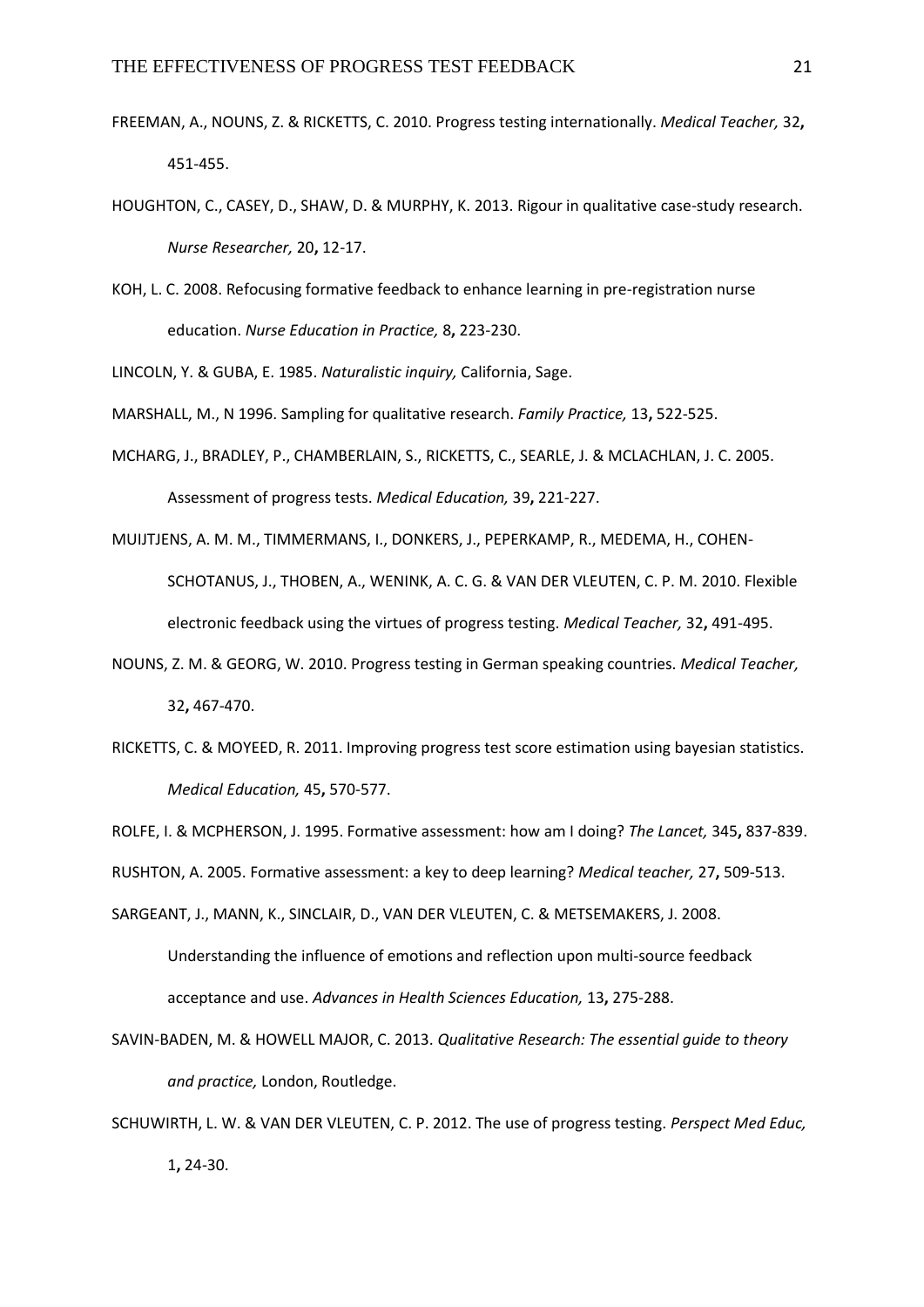- <span id="page-21-2"></span>VAN DER VLEUTEN, C. P. M. 1996. The assessment of professional competence: Developments, research and practical implications. *Advances in Health Sciences Education,* 1**,** 41-67.
- <span id="page-21-3"></span>VAN DER VLEUTEN, C. P. M. & VERWIJNEN, G. M. 1996. Fifteen years of experience with progress testing in a problem-based learning curriculum. *Medical Teacher,* 18**,** 103.
- <span id="page-21-4"></span>VELOSKI, J., BOEX, J. R., GRASBERGER, M. J., EVANS, A. & WOLFSON, D. B. 2006. Systematic review of the literature on assessment, feedback and physicians' clinical performance\*: BEME Guide No. 7. *Medical Teacher,* 28**,** 117-128.
- <span id="page-21-1"></span>WADE, L., HARRISON, C., HOLLANDS, J., MATTICK, K., RICKETTS, C. & WASS, V. 2012. Student perceptions of the progress test in two settings and the implications for test deployment. *Advances in Health Sciences Education,* 17**,** 573-583.
- <span id="page-21-0"></span>WRIGLEY, W., VAN DER VLEUTEN, C. P. M., FREEMAN, A. & MUIJTJENS, A. 2012. A systemic framework for the progress test: strengths, constraints and issues: AMEE Guide No. 71. *Medical Teacher,* 34**,** 683-697.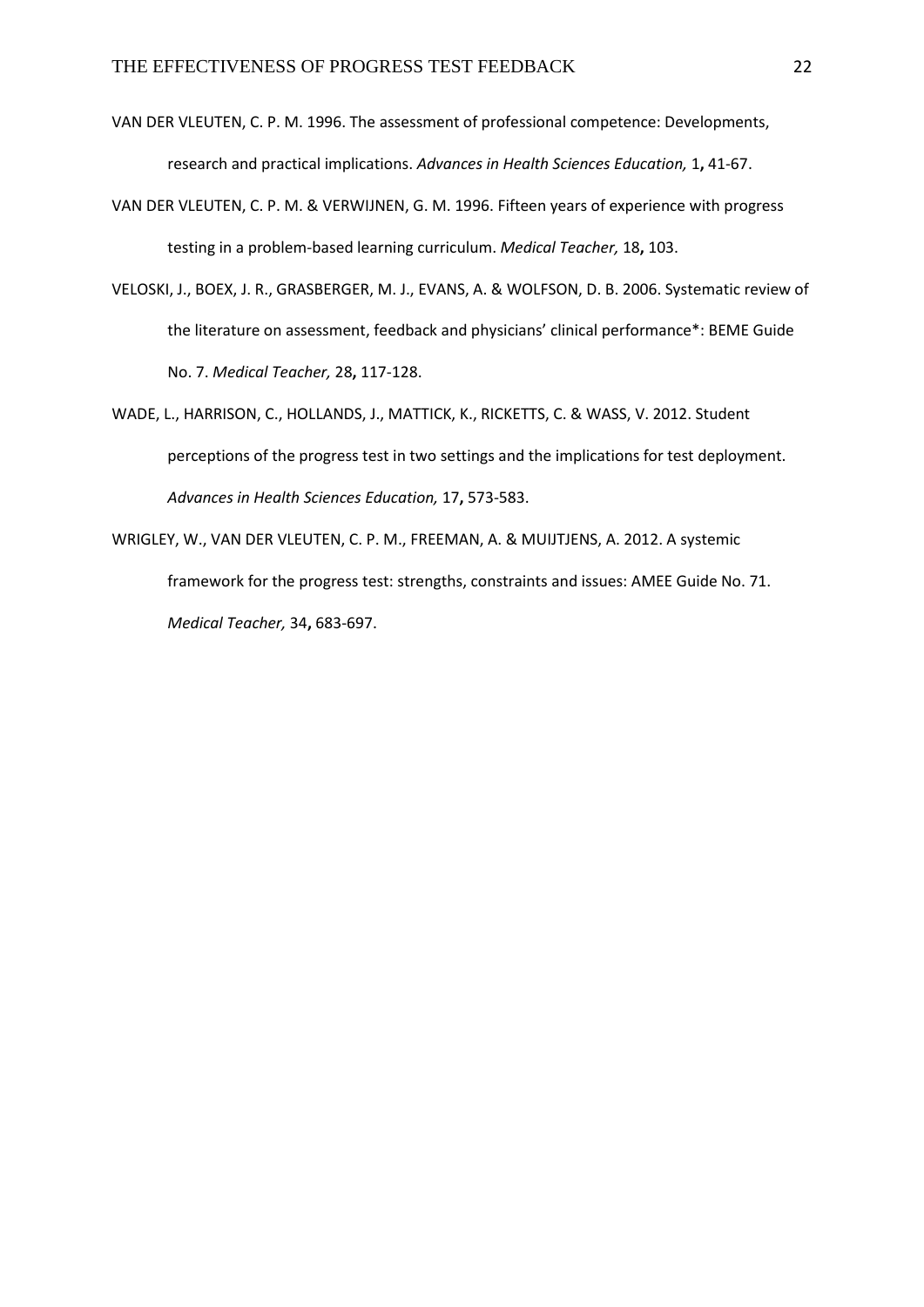| QCA score    | Equivalent %<br>Score | Equivalent degree                   |
|--------------|-----------------------|-------------------------------------|
| $3.4 - 4.0$  | > 80                  | First class honours                 |
| $3.0 - 3.39$ | >70                   | Second class honours grade $1(2.1)$ |
| $2.6 - 2.99$ | >60                   | Second class honours grade $2(2.2)$ |
| $2.0 - 2.59$ | >50                   | Third class honours                 |

# **Table 1: Interpretation of QCA scores**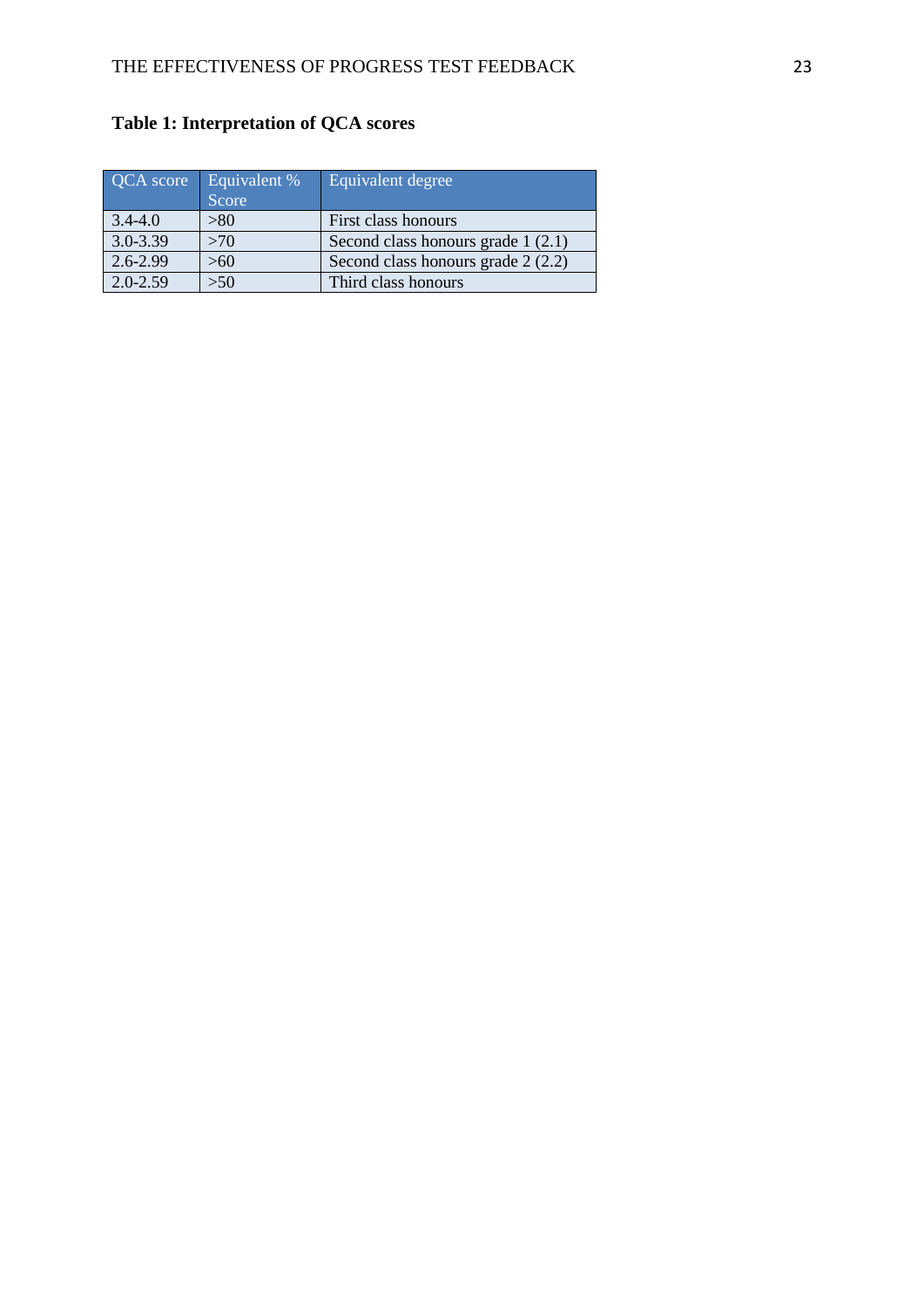| <b>Sampling Parameter</b>                 | Rationale                                         |
|-------------------------------------------|---------------------------------------------------|
| Category in PT                            | The PT should inform and support the progress of  |
|                                           | all students.                                     |
| Year-group                                | A previous quantitative survey showed students    |
|                                           | in year 4 were more positive about PTs than       |
|                                           | those in earlier years (Wade et al., 2012).       |
| Nationality – European-Union(EU) & non-EU | A previous UL-GEMS study revealed                 |
|                                           | international students performed marginally       |
|                                           | better in the PT than Irish students (Finucane et |
|                                           | al., 2013). Comparing EU and non-EU               |
|                                           | perceptions may therefore be useful.              |

# **Table 2: The rationale for each sampling parameter**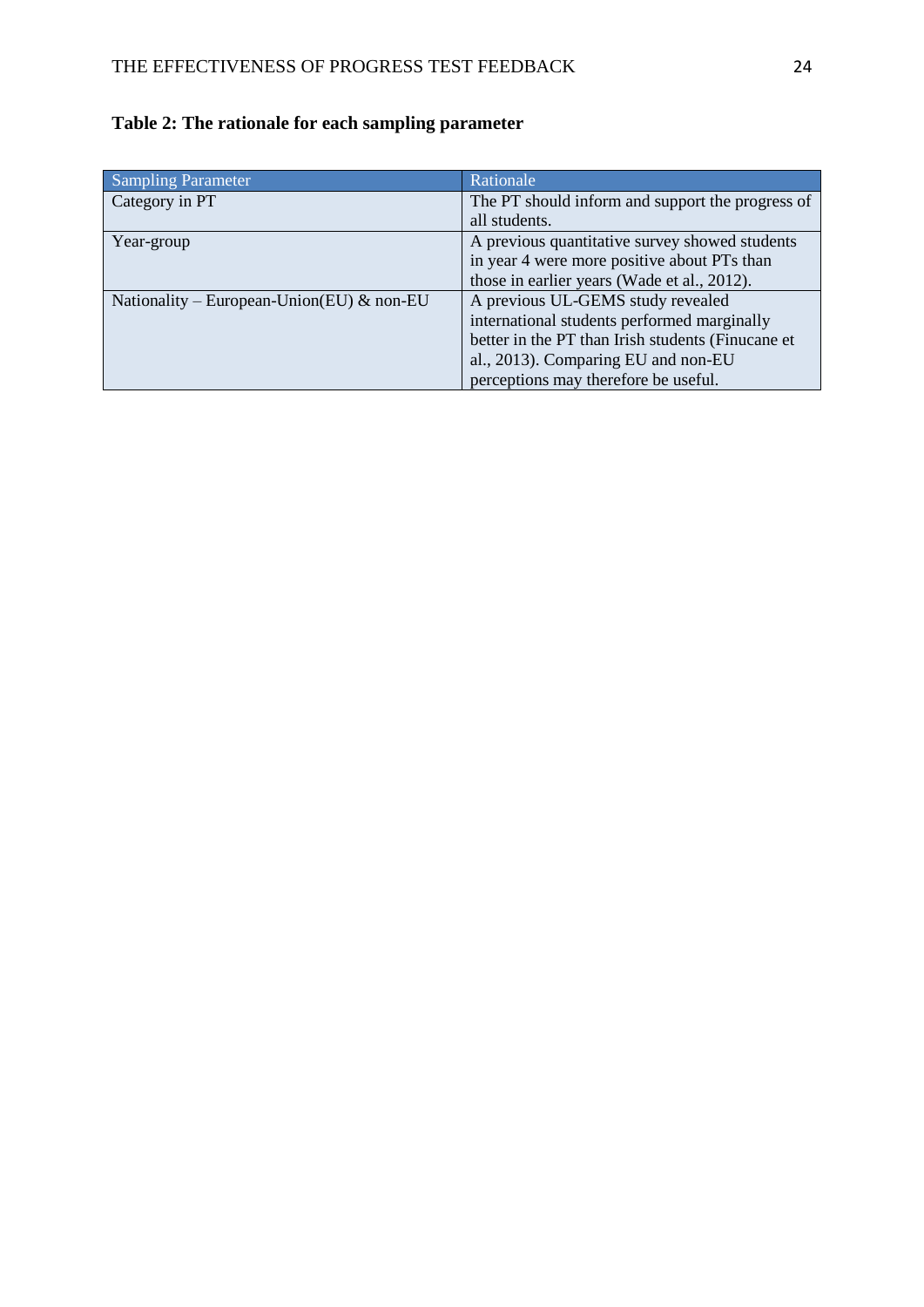# **Table 3: Year 1-4 SKE results (%) for students always in the green category and those**

# **receiving ≥1 flag in each year**

|                      | All<br>$\mathsf{A}$ | $B$ ) $\geq$ 1<br>flag | Mean<br>difference       | p-value,<br>independent |
|----------------------|---------------------|------------------------|--------------------------|-------------------------|
|                      | green               |                        | between $\overline{A}$ ) | samples t test          |
|                      |                     |                        | and B) $(95\%$           |                         |
|                      |                     |                        | $\mathbf{C}\mathbf{D}$   |                         |
| Mean SKE Year 1 (SD) | 66.0(7.23)          | 59.8 (8.36)            | $6.2(2.90-$              | < 0.001                 |
| $(n=284)$            | $(n=264)$           | $(n=20)$               | 9.58)                    |                         |
| Mean SKE Year 2 (SD) | 68.7 (7.22)         | 62.2(6.57)             | $6.5(3.12 -$             | < 0.001                 |
| $(n=274)$            | $(n=253)$           | $(n=21)$               | 9.94)                    |                         |
| Mean SKE Year 3 (SD) | 70.0(6.25)          | 64.1(5.30)             | 5.9 (3.54-               | < 0.001                 |
| $(n=272)$            | $(n=243)$           | $(n=29)$               | 8.30)                    |                         |
| Mean SKE Year 4 (SD) | 70.6(5.96)          | 63.7(5.09)             | $6.9(4.61 -$             | < 0.001                 |
| $(n=268)$            | $(n=240)$           | $(n=28)$               | 9.23)                    |                         |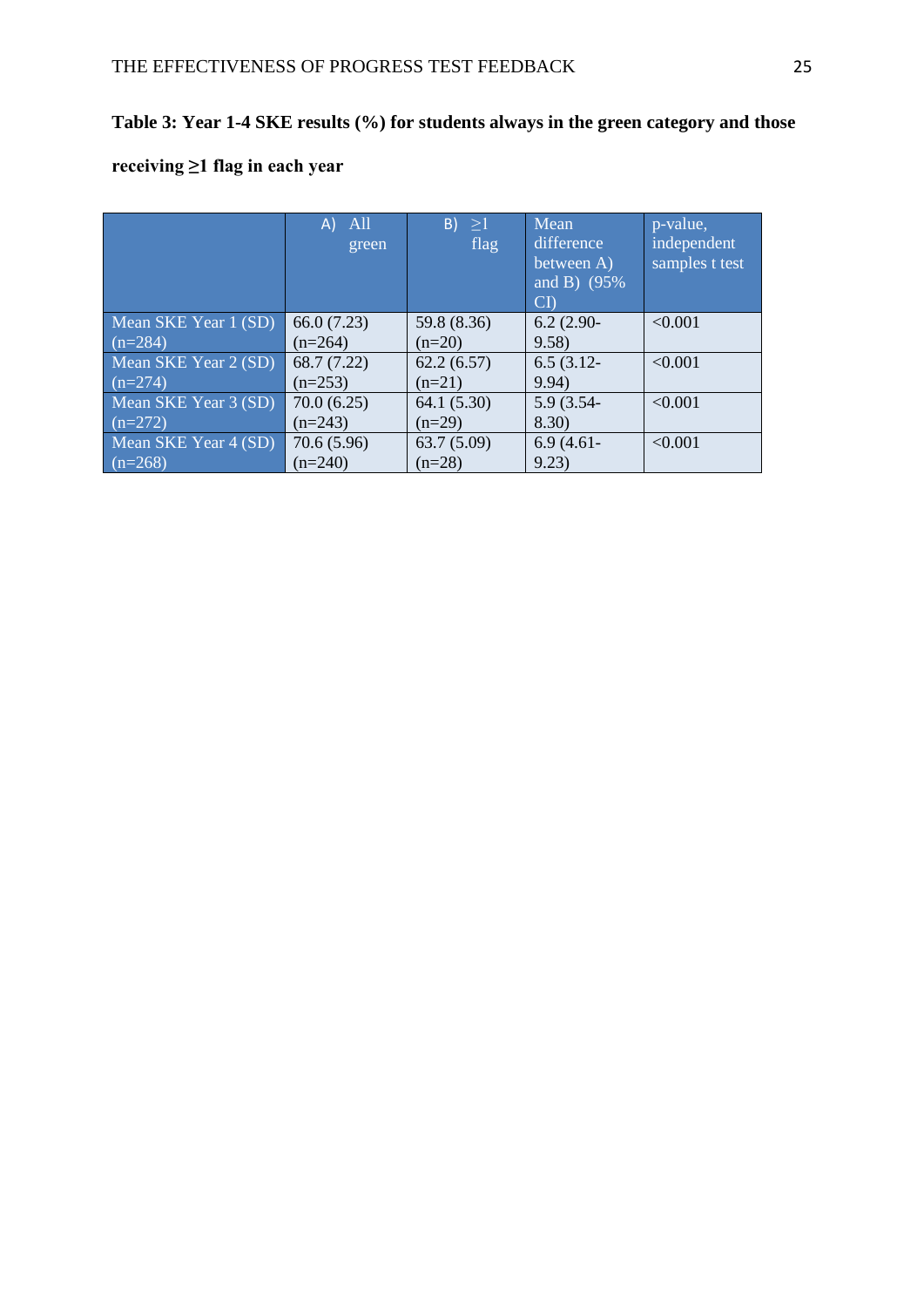# **Table 4: Demographics of participants**

| Year           | <b>EU Status</b> | Category in PTs       |
|----------------|------------------|-----------------------|
| 2 Interns      | 8 EU             | 8 All Green           |
| 3 Fourth-years | 3 Non-EU         | 3 Both Red and Yellow |
| 4 Third-years  |                  |                       |
| 2 Second-years |                  |                       |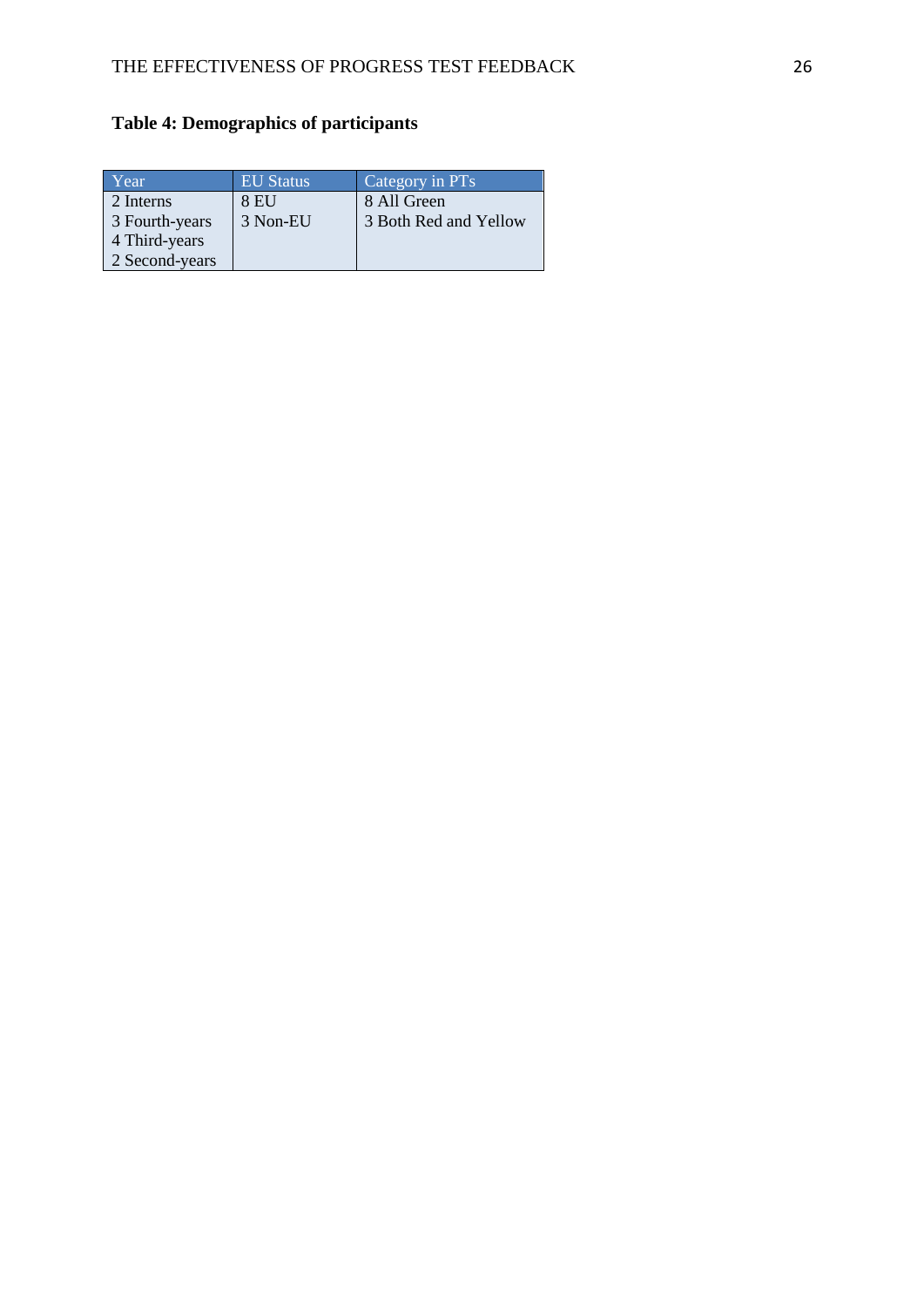# **Figure 1: Thematic diagram**

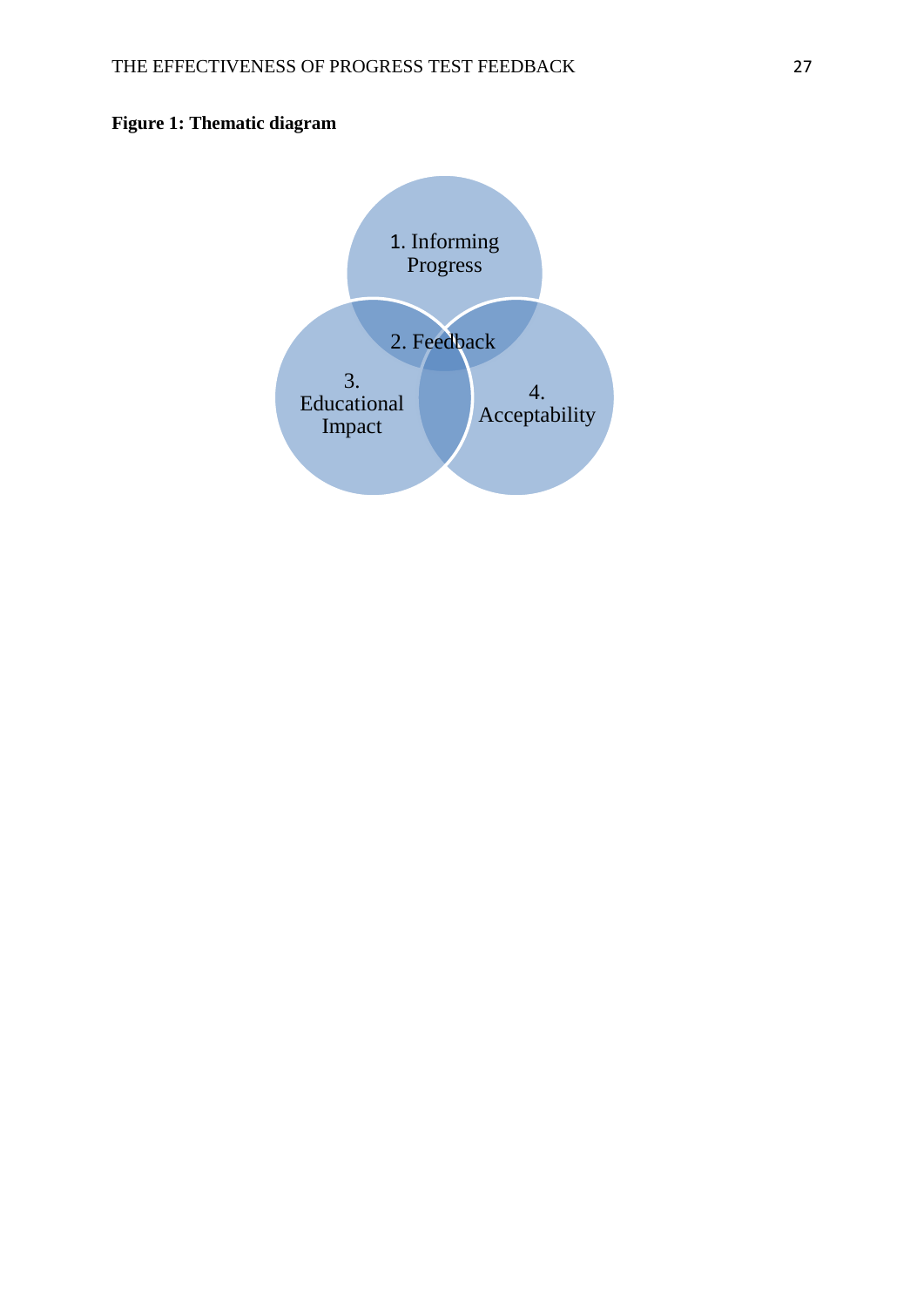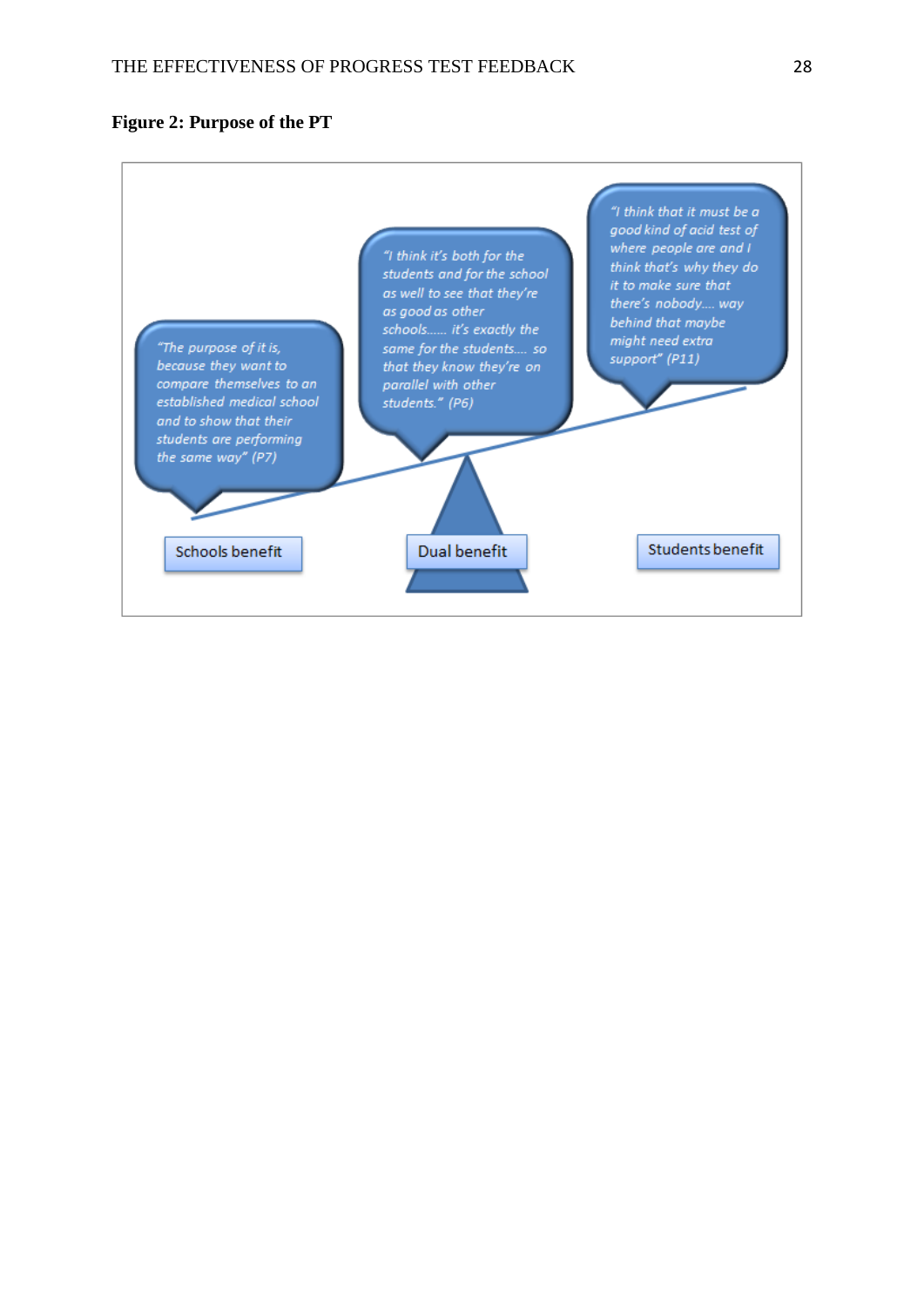